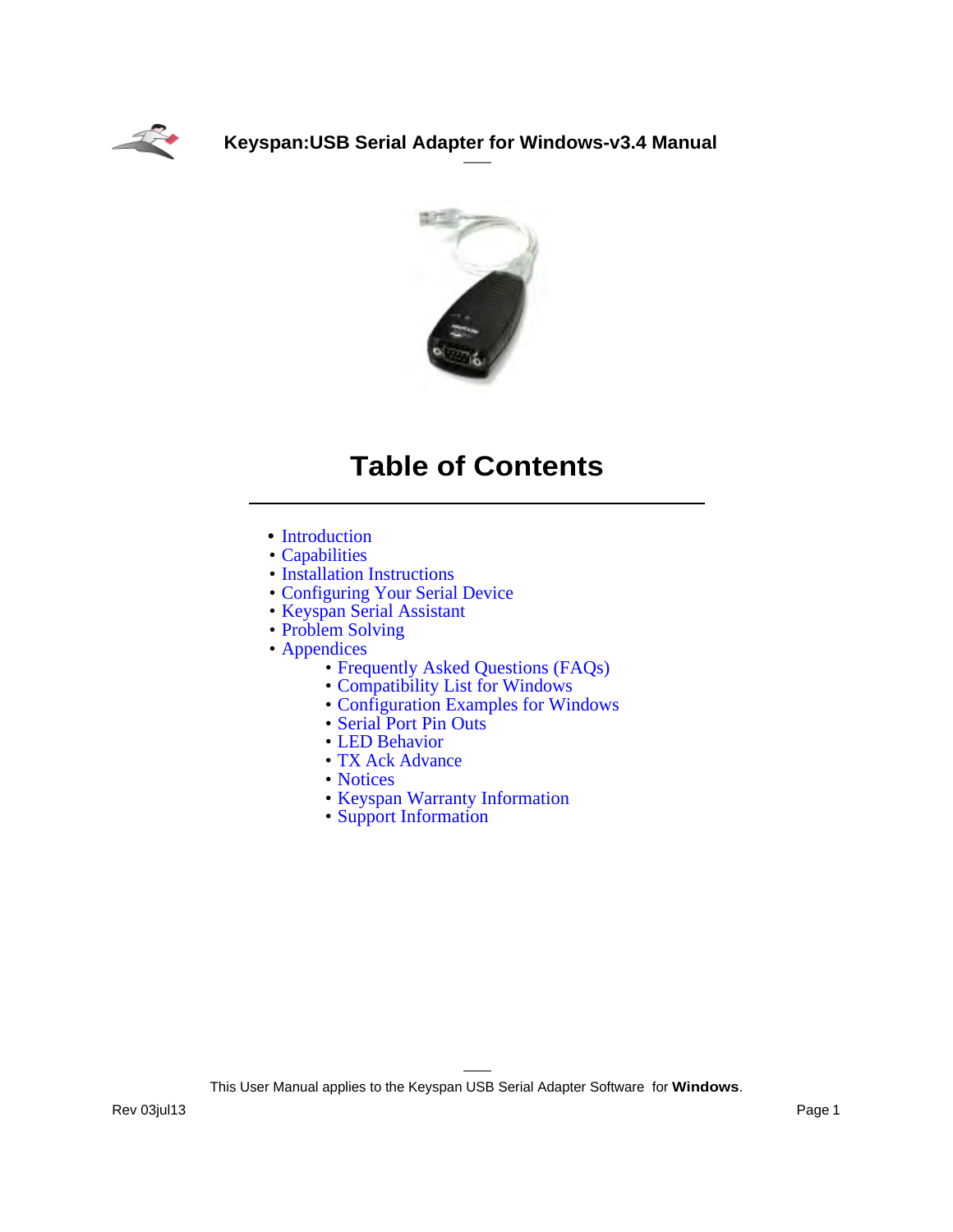<span id="page-1-0"></span>

# **1.1 - Introduction**

Looking for a way to connect your serial devices to a USB port on your USB equipped Windows computer? The **Keyspan USB Serial Adapter** is a simple, inexpensive, and reliable way to make this connection.

The Adapter plugs into any USB port on your PC. It provides one DB9 serial port which can be used to connect to your Palm Organizer, WindowsCE device, Wacom tablet, and many other serial devices.

Multiple Keyspan USB Serial Adapters may be installed on one CPU if desired.

## **Requirements**

The **Keyspan USB Serial Adapter Software for Windows** requires the following:

- Windows:
	- At least one available USB port
	- Windows 98 / 98 SE / 98 Me / 2000 / XP

## **Contents**

The **Keyspan USB Serial Adapter** package includes:

- Keyspan USB Serial Adapter (USA-19H)
- USB cable
- Mac and Windows compatible CD with software and user manual

Note: This documentation applies to Keyspan's USB Serial Adapter Software for Windows and covers the features and use of this software on that platform. For information and instructions for this product on other platforms, please visit Keyspan's web page [<http://www.keyspan.com>.](http://www.keyspan.com)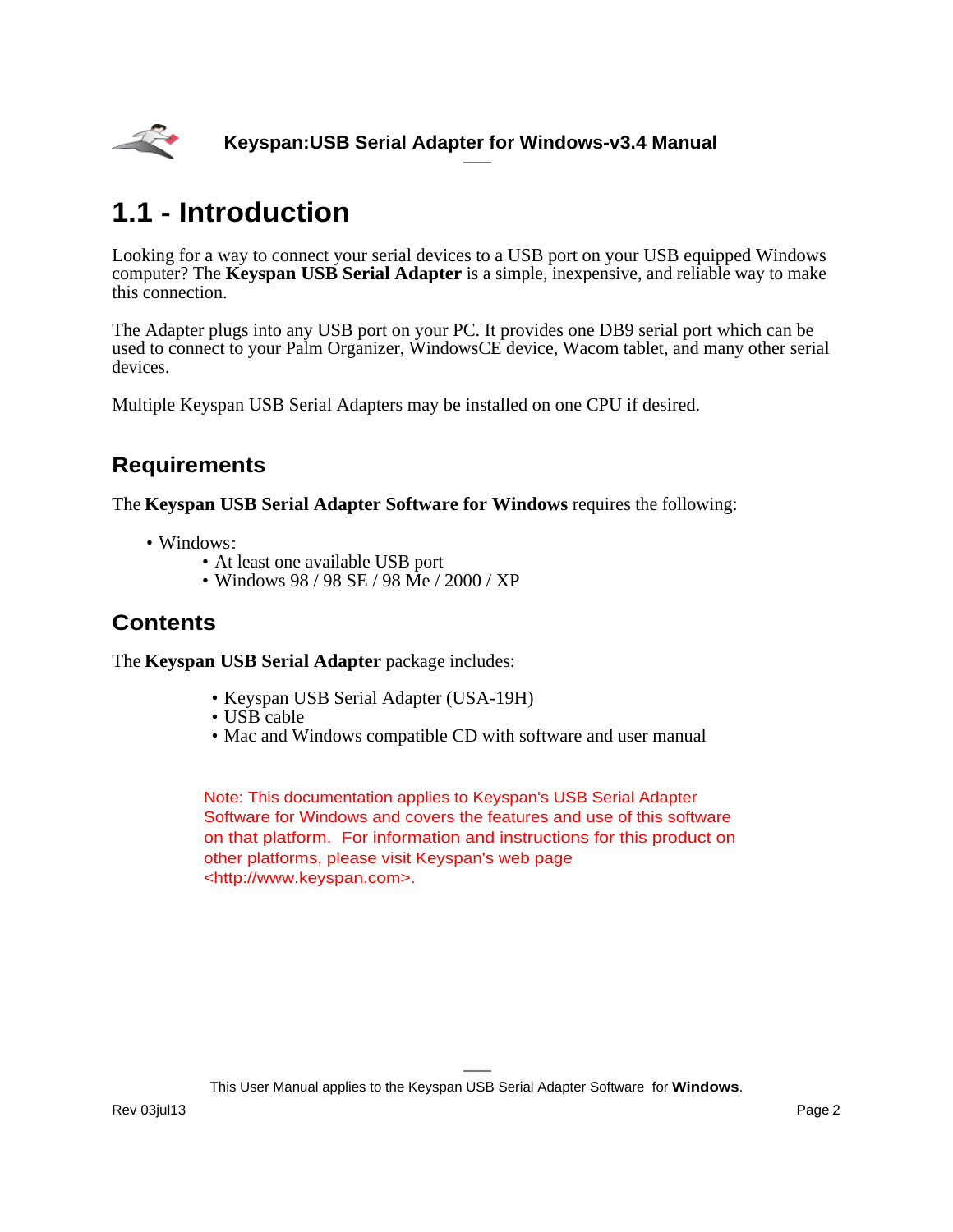<span id="page-2-0"></span>

# **2.1 - Capabilities**

The Keyspan USB Serial Adapter provides **one male DB9 serial port** which supports **RS-232** asynchronous communications at **data rates up to 230 Kbps**. Please read our [Compatibility List for Windows](#page-23-0) for a list of serial devices that have been tested with the Keyspan USB Serial Adapter.

## **Keyspan USB Serial Adapter Port**



The DB9 port on the Keyspan Adapter is seen as a COM port by Windows. The Keyspan COM port is interfaced via the "Win32 Communications API" and is then available to any program that accesses COM ports via this API.

By default, the COM port number assigned to the Keyspan adapter is the first unassigned (available) COM port number in the Windows registry. For example, if COM1 and COM2 have already been assigned or set aside by any software or hardware, the Keyspan adapter will take the next COM port (COM3). This COM port number can then be accessed via your serial device's software (ie Palm's HotSync Manager, Wacom tablet control panel, etc.)

> Note: You can connect more than one Keyspan USB Serial Adapter to your USB equipped Windows computer. The DB9 ports on subsequent adapters will have a different COM port numbers.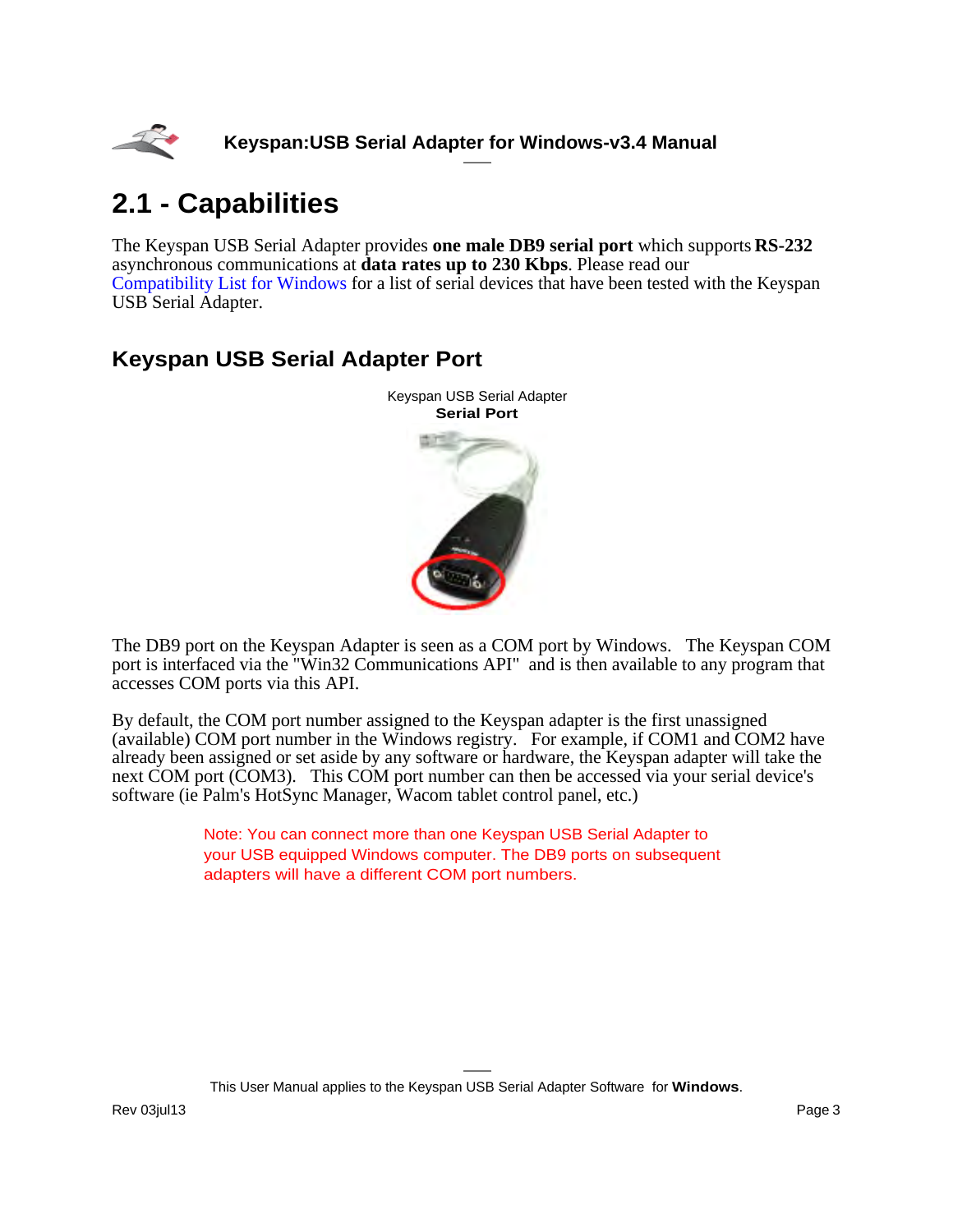<span id="page-3-0"></span>

# **3.1 - Installation Instructions**

### **Installing the USB Serial Adapter Software for Windows Operating Systems**

**Note:** These instructions apply to installing the Keyspan USB Serial Adapter on Windows. If you are installing this software on other platforms, please read the **Keyspan USB Serial Software User Manual** for that platform.

**Step 1** - Insert the Keyspan Serial Adapter CD-ROM

Turn your computer ON. When your computer starts up, place the Keyspan USB Serial Adapter CD into the CD-ROM drive.

This will open the Keyspan USB Serial Adapter *CD browser* (Note: you can manually start the *CD browser* by locating and running the "**Launch.exe**" program on the CD-ROM).

**Step 2** - Run the Keyspan USB Serial Software for Windows Installer

If the Keyspan Adapter is connected to your computer, **disconnect** it now.

Once the Keyspan CD browser has opened, click on the "**Install Software**" selection and then click on the "**Install Keyspan USA19H Software**" selection. This will start the software installer.

Follow the instructions on-screen to complete the installation.

### **Step 3** - Software Installation Complete!

Now that you have installed the Keyspan USB Serial Adapter software, you are ready to install the Keyspan USB Serial Adapter hardware. Please proceed to the **installing the Keyspan USB Serial Adapter Hardware** instructions.

**(continued on next page...)**

This User Manual applies to the Keyspan USB Serial Adapter Software for **Windows**.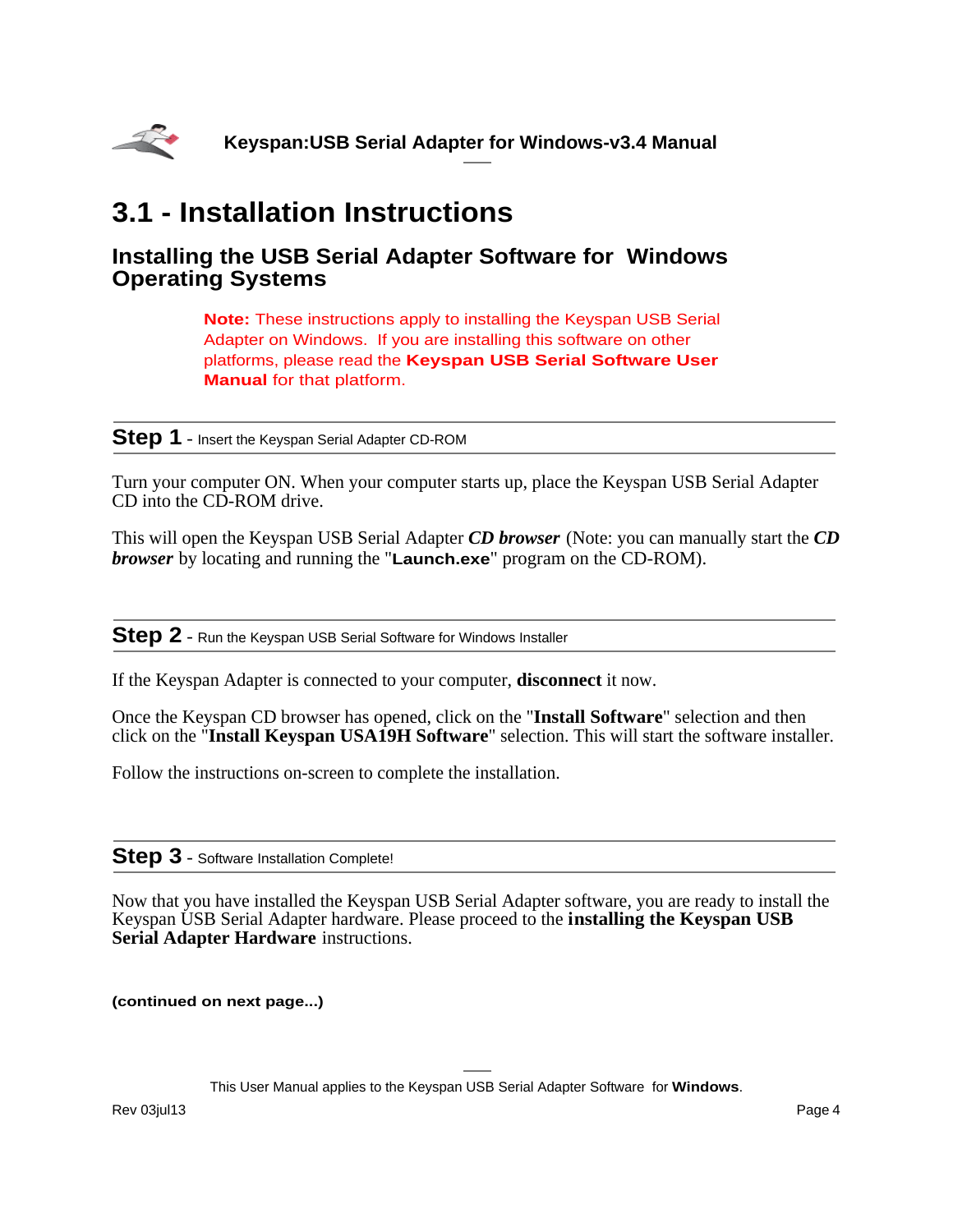

## **Installing the Keyspan USB Serial Adapter Hardware**

The following hardware installation instructions provide a basic overview on installing the **Keyspan USB Serial Adapter** in a USB port. For detailed instructions on how to connect USB devices your specific computer, please refer to the USB Device Install section in your computer's user's manual.

**Step 4** - Connect the USB cable to the Adapter (if necessary)

If your Keyspan adapter does not have an attached USB cable, attach the included USB cable into the Keyspan adapter's USB port.

### **Step 5** - Connect the Adapter to your USB port

Attach the Adapter to your computer by connecting the Adapter's USB cable into any built-in USB port on your computer or USB Hub. It is not necessary to turn off your computer when attaching the Adapter.

### **Step 6** - Hardware Installation Complete!

Your Keyspan USB Serial Adapter is ready for use now that you have installed hardware and software.

Please proceed to the [Configuring Your Serial Device](#page-5-0) section in this manual for instructions on what to do next.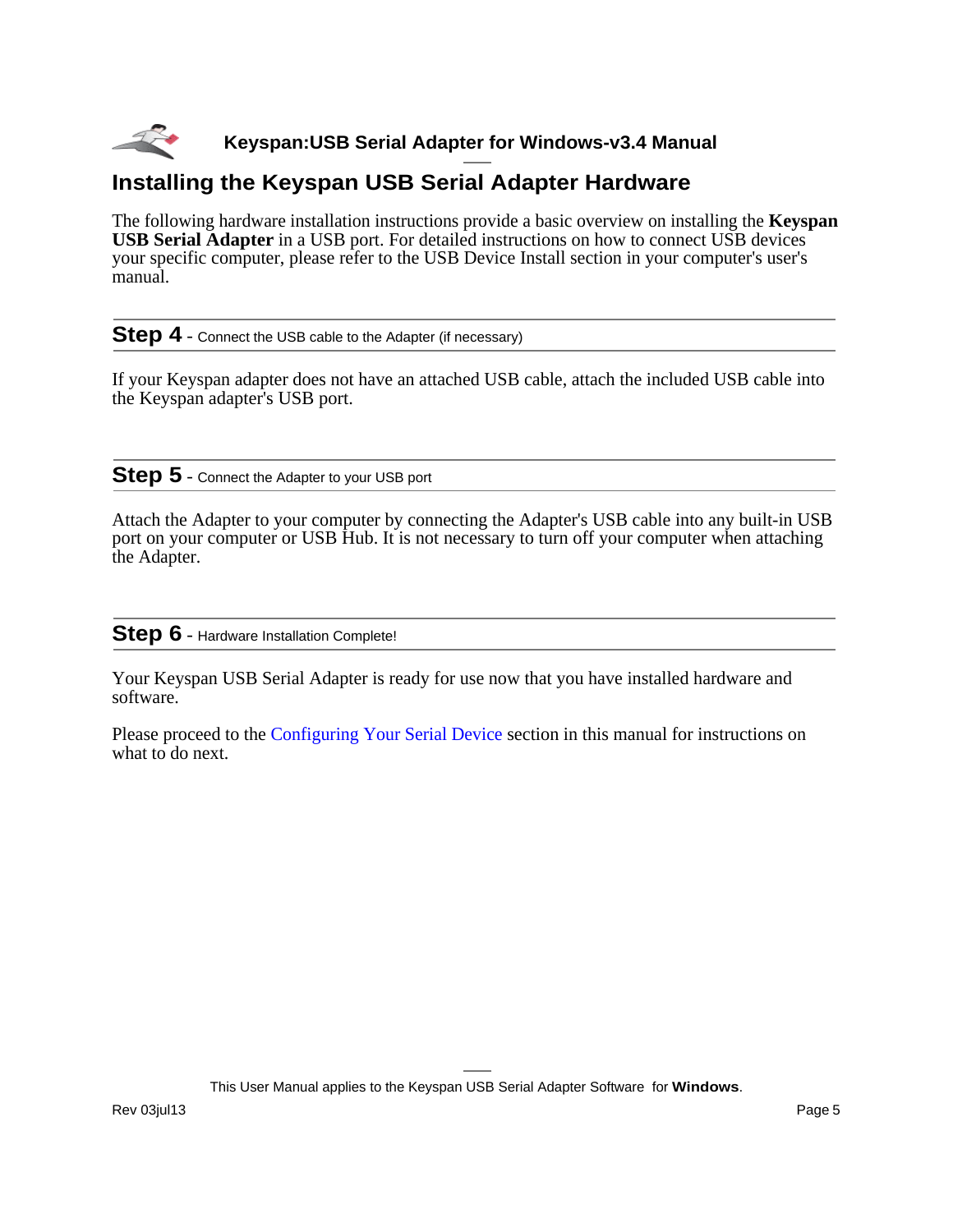<span id="page-5-0"></span>

# **4.1 - Configuring Your Serial Device**

Prior to using your serial device (modem,UPS, etc.) with the Keyspan USB Serial Adapter, you must:

- 1. connect your serial device (*hardware*) to the Keyspan port
- 2. configure your serial device's *software* to use the Keyspan port

The following instructions provide a general overview of this process however we do provide specific configuration instructions for certain serial devices. For a list of these examples, please read the [Configuration Examples for Windows](#page-25-0) Appendix in this manual.

## **Connecting Your Serial Device (Hardware)**

If your Keyspan adapter is not connected, please do so NOW.

### **Step 1** - Connect Your Serial Device To The Keyspan Adapter

Attach your serial device's (ie Palm cradle, GPS, cell phone) serial cable to the serial port on your Keyspan USB Serial Adapter.

**Step 2** - Determine Which Keyspan Port Your Serial Device Is Connected To

If your have a Keyspan product that has more than one serial port, please note which Keyspan serial port your serial device is connected to (the serial port on the Keyspan product, not your USB ports on your computer or USB hub). This information will become useful as we start Configuring Your Serial Device's Software.

## **Configuring Your Serial Device's Software**

The following configuration instructions provide a basic overview of how to configure your software to use your Keyspan serial port(s). For specific instructions on how to operate your serial device, please refer to your serial device's user's manual for detailed instructions...

**(continued on next page...)**

This User Manual applies to the Keyspan USB Serial Adapter Software for **Windows**.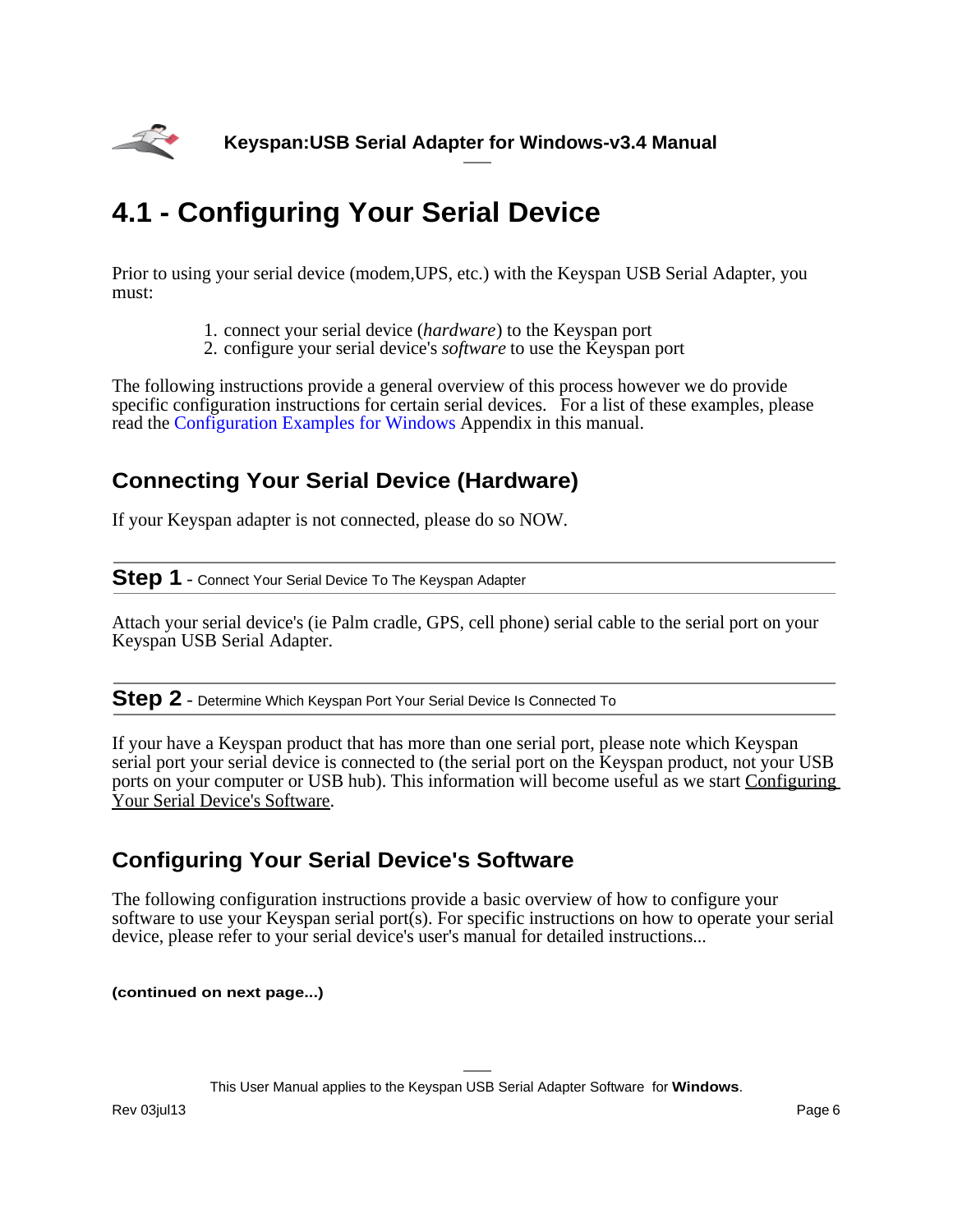

### **Step 3** - Check the Keyspan Serial Assistant

Now that your serial device is connected to the Keyspan adapter, you should check to see if the Keyspan serial port is installed correctly.

To do this, open the [Keyspan Serial Assistant](#page-8-0) (in **Start** menu -> **Programs** -> **Keyspan USB Serial Adapter** -> **Keyspan Serial Assistant**). When you open the [Keyspan Serial Assistant](#page-8-0), you will see the following window:

|                      | Keyspan USB Serial Adapter (USA19H) Assistant                   |  |
|----------------------|-----------------------------------------------------------------|--|
|                      | Adapter Status   Properties   Port Magging   Diagnostics   Help |  |
| USA19H-1<br>COM4 ide |                                                                 |  |
|                      |                                                                 |  |
|                      |                                                                 |  |
|                      |                                                                 |  |
|                      |                                                                 |  |
|                      |                                                                 |  |

If your Keyspan hardware and software are installed correctly, you will see your adapter in the '**Adapter Status**' tab box. You should also see the *COM port number* (ie **COM1**, **COM2**, etc.) and the *COM Port Status*.(**IDLE** or **BUSY**).

The **COM port number** and its **COM port Status** message are **very important** to configuring your serial device.

The **COM port Status** is the state of the Keyspan serial port. All serial ports have two states, **BUSY** (aka "*In Use*") or **IDLE** (aka "*Available*"). When serial port is **IDLE**, the port is *available* for use by any serial device's software. When a COM port is **BUSY**, the serial port is *in use* by software and therefore *not available* to other programs.

The **COM port number** is the address of the Keyspan serial port. In order for any serial device to communicate via the Keyspan adapter, that serial device's software must be told to use the Keyspan **COM port number**.

If you see your **COM port number** and its **COM port Status**, proceed to **Step 4**. If you do not see either of these items, proceed [Problem Solving](#page-19-0) section in this manual.

#### **(continued on next page...)**

This User Manual applies to the Keyspan USB Serial Adapter Software for **Windows**.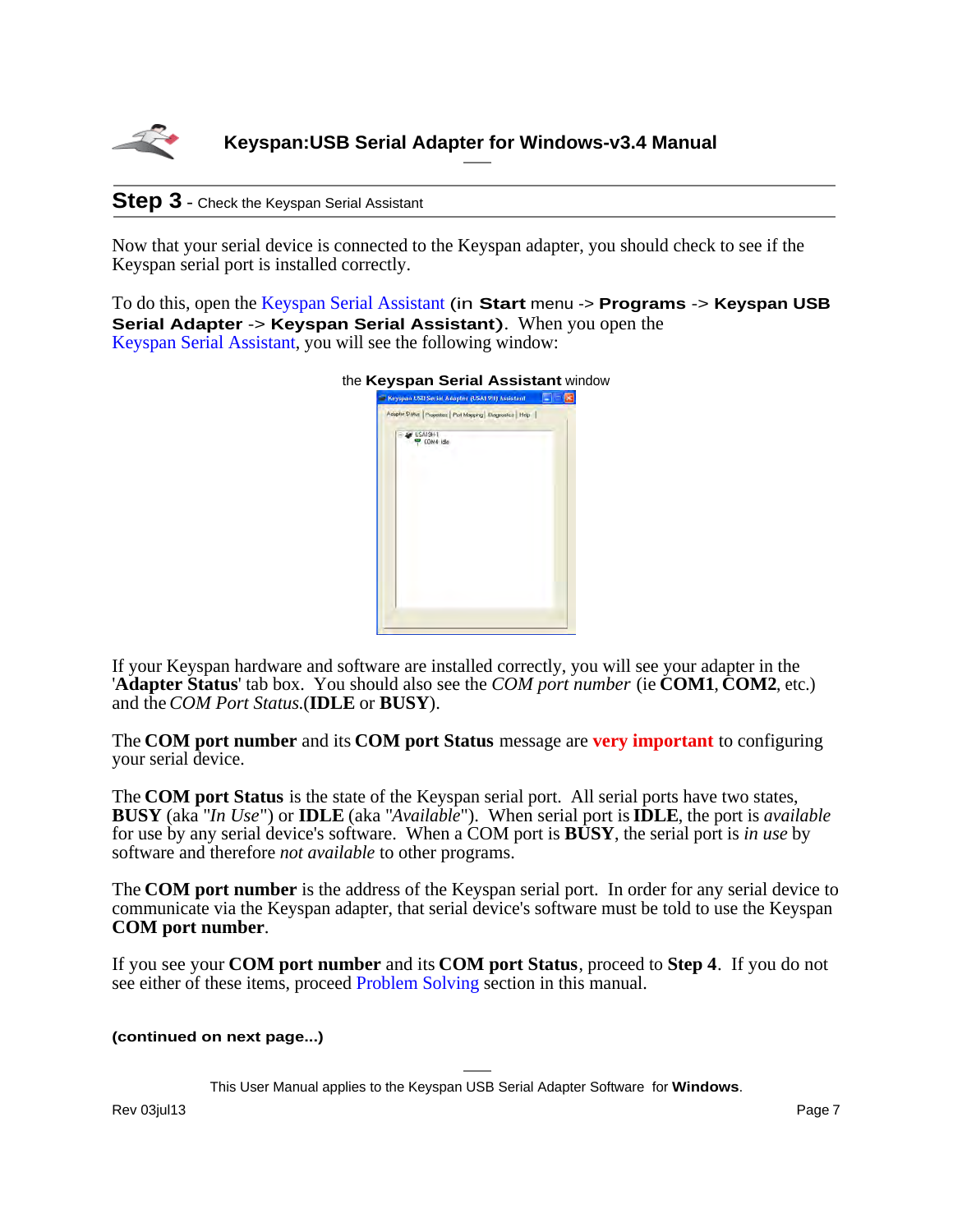

### **Step 4** - Determine Where To Select/Configure The Keyspan Serial Port(s)

Prior to using your serial device with a Keyspan serial port, you must first tell that serial device's **software** which serial port your serial device **hardware** is connected to.

For example, if you have a Palm, you will have to tell the Palm Desktop **software** to look for your Palm handheld (**hardware**) on a Keyspan serial port. By doing this, you establish communication between your serial device's **software** (ie the Palm Desktop software) and your serial device hardware (the Palm handheld unit).

Most serial devices will have software that will allow you to select which serial port the device is connected to. Depending on your serial device and its software, you may have to configure: a Control Panel (ie modems accessing ISPs), an application (ie UPSes), or some combination of these (ie modems accessing terminals using Zterm).

Please refer to your serial devices documentation on which method your serial device uses and how to access that software's serial port "configuration" screen.

Once you've determined where to select or configure your serial device's software's serial port settings, please proceed to **Step 5**.

**Step 5** - Determine Which Serial Port To Select In Your Serial Device's Software

When you've found the port selection screen in your serial device's software, you may be presented with a list of COM port numbers, a place to type in a COM port number, or some combination of both.

At this point, you have to select or enter COM port number of the Keyspan serial adapter you are connecting to. Please note that you can see the COM port number in the **Adapter Status** tab in the [Keyspan Serial Assistant](#page-8-0).

### **Step 6** - Use Your Serial Device

Once you've configured your serial software to use the Keyspan serial port, you're ready to start using your serial device under Windows.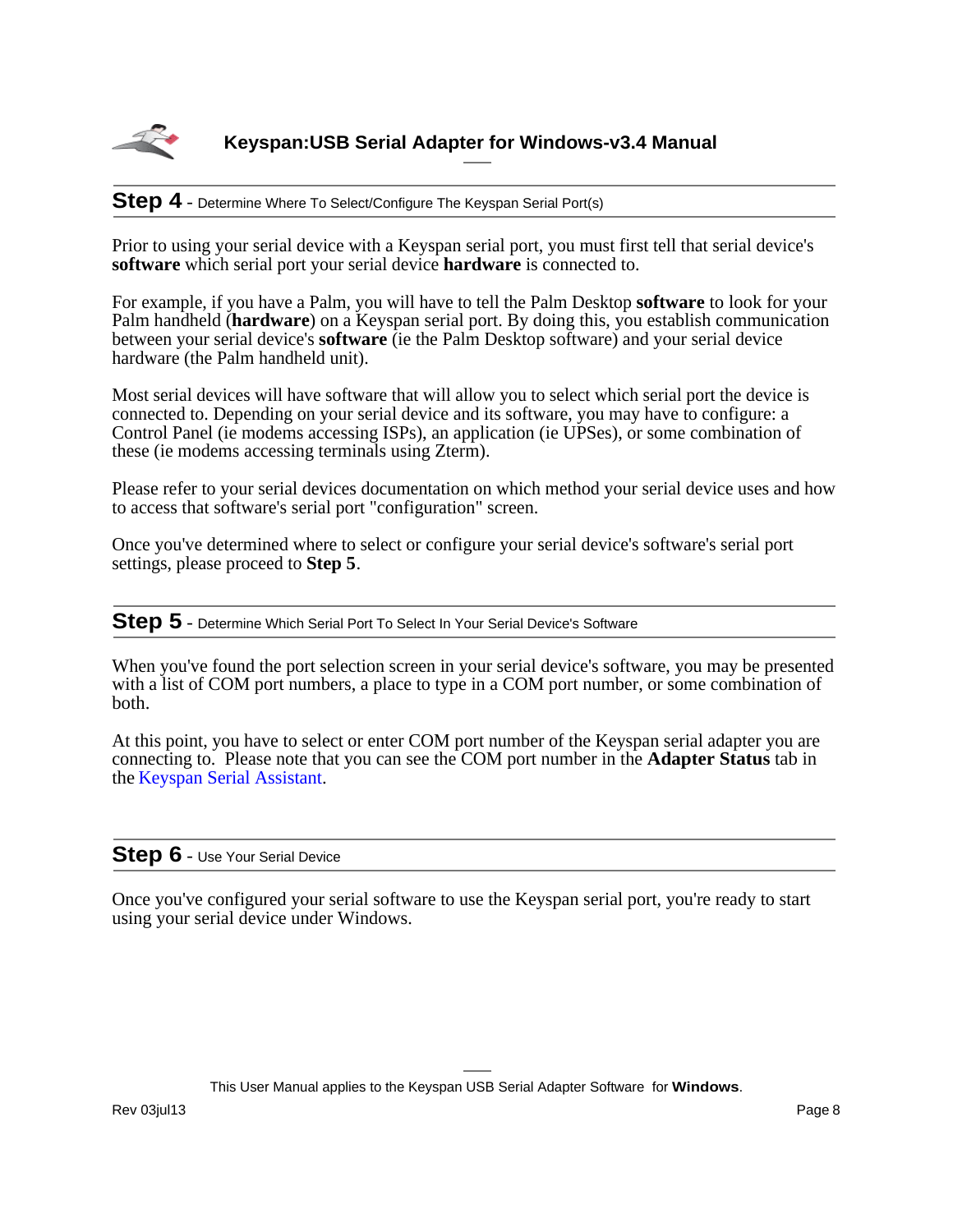<span id="page-8-0"></span>

# **5.1 - Keyspan Serial Assistant**

Besides the required drivers, the Keyspan USB Serial Adapter software installer installs an application called **Keyspan Serial Assistant**. This application is used to:

- Determine the status of the adapter software and hardware
- Assist in problem solving

## **Launching the Keyspan Serial Assistant**

To launch the Assistant, open the Keyspan Serial Assistant (in **Start** menu -> **Programs** -> **Keyspan USB Serial Adapter** -> **Keyspan Serial Assistant**). When you open the Keyspan Serial Assistant, you will see the following window:

| the Keyspan Serial Assistant window                                                       |  |  |  |  |
|-------------------------------------------------------------------------------------------|--|--|--|--|
| Keyspan USB Serial Adapter (USA19H) Assistant                                             |  |  |  |  |
| Adapter Status   Properties   Port Mapping   Diagnostics   Help<br>USA19H-1<br>COM4: Idle |  |  |  |  |

If your Keyspan hardware and software are installed correctly, you will see your adapter in the '**Adapter Status**' tab box. You should also see the *COM port number* (ie **COM1**, **COM2**, etc.) and the *COM Port Status*.(**IDLE** or **BUSY**).

If you see your **COM port number** and its **COM port Status**. If you do not see either of these items, proceed [Problem Solving](#page-19-0) section in this manual.

## **Explanation of Assistant Features**

The following is a description of all the relevant text boxes and menus found in the Keyspan Serial Assistant. You can also obtain this information by turning on the '**Enable Tool Tips**' check box in the **Help** tab in the Assistant window.

**(continued on next page...)**

This User Manual applies to the Keyspan USB Serial Adapter Software for **Windows**.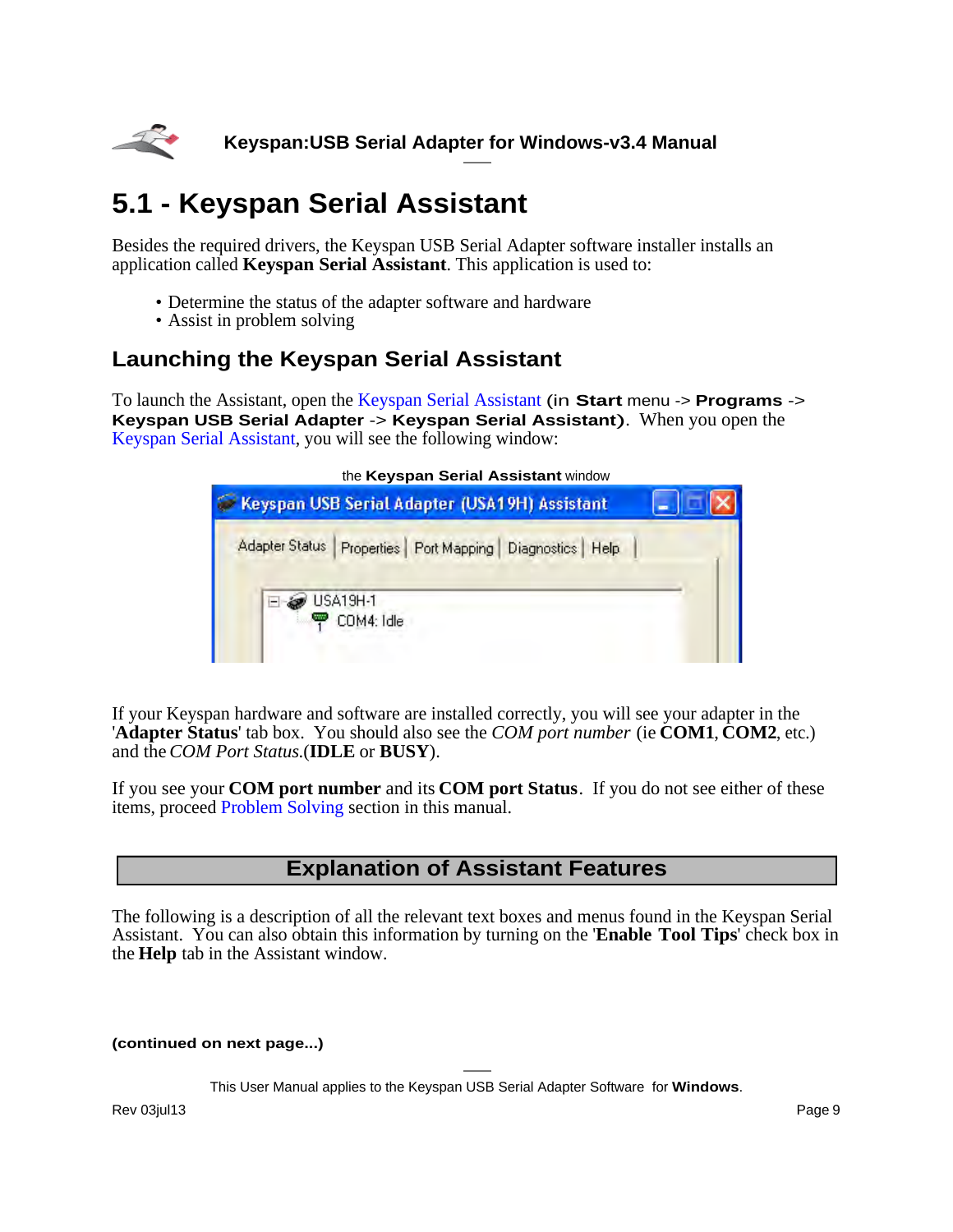

| the <b>Auapter Status</b> tab                                   |  |
|-----------------------------------------------------------------|--|
| Keyspan USB Serial Adapter (USA19H) Assistant<br>as.            |  |
| Adapter Status   Properties   Port Mapping   Diagnostics   Help |  |
|                                                                 |  |
| USA19H-1<br>$\degree$ COM4: Idle                                |  |
|                                                                 |  |
|                                                                 |  |
|                                                                 |  |
|                                                                 |  |
|                                                                 |  |
|                                                                 |  |
|                                                                 |  |
|                                                                 |  |
|                                                                 |  |
|                                                                 |  |
|                                                                 |  |
|                                                                 |  |
|                                                                 |  |
|                                                                 |  |
|                                                                 |  |
|                                                                 |  |

### **Adapter Status Tab**

### the **Adapter Status** tab

The **Adapter Status** tab in the Keyspan Serial Assistant displays the status of your Keyspan adapter. Specifically, it shows the *COM port number* (ie **COM1**, **COM2**, etc.) and the *COM Port Status*.(**IDLE** or **BUSY**). If you have several Keyspan adapters of the same type, they will all show up in this tab.

This is also the first place to check to see if your Keyspan adapter is working properly. If your Keyspan adapter does not show up in the **Adapter Status** tab, please proceed [Problem Solving](#page-19-0) section in this manual for further instructions.

**(continued on next page...)**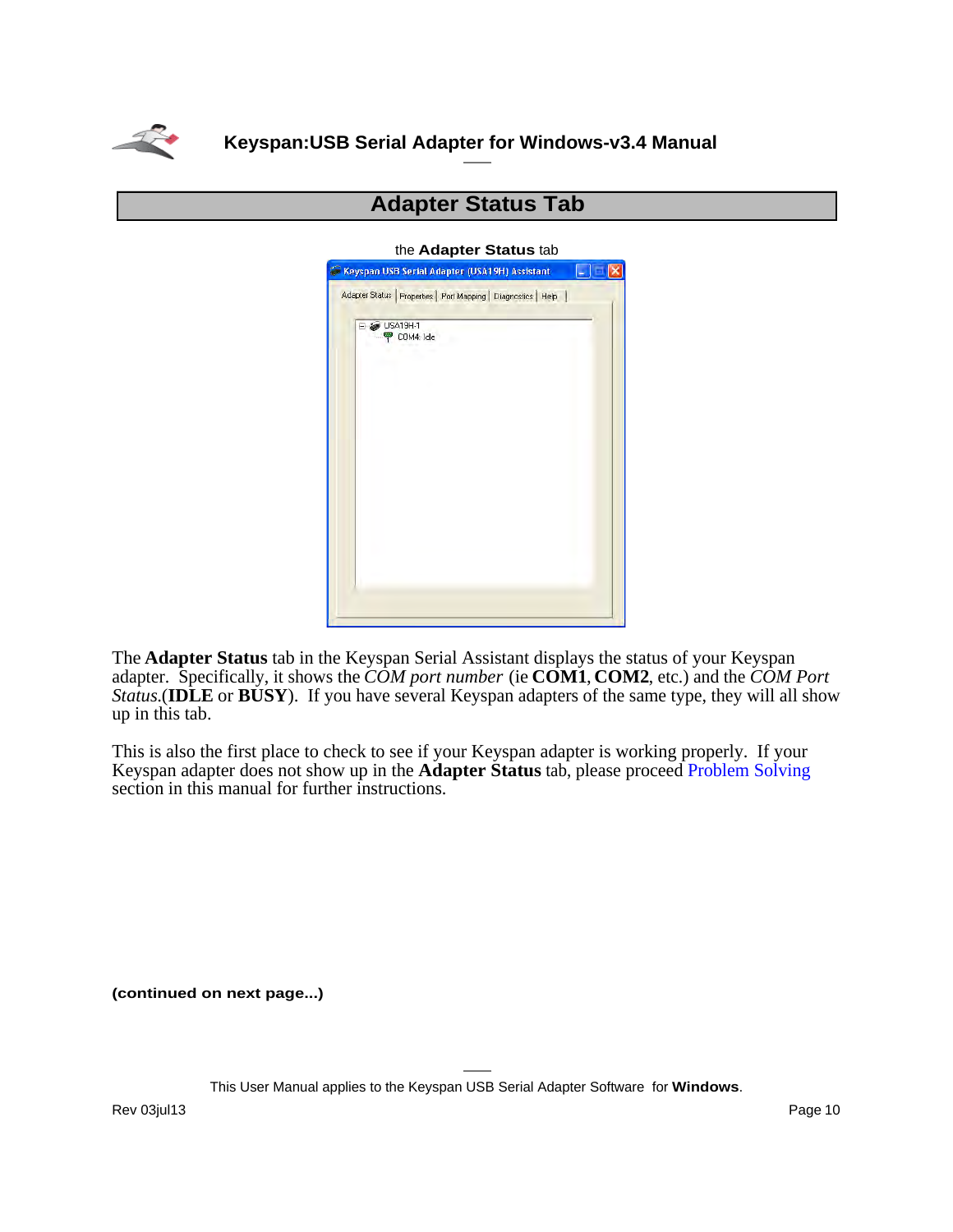

### **Properties Tab**

#### the **Properties** tab

| Keyspan USB Serial Adapter (USA19H) Assistant                                                                                                                                                                             |                                                                                                                                                                       |
|---------------------------------------------------------------------------------------------------------------------------------------------------------------------------------------------------------------------------|-----------------------------------------------------------------------------------------------------------------------------------------------------------------------|
| Properties   Port Mapping   Diagnostics   Help<br>Adapter Status<br>Adapter Serial Configuration<br>Adapter USA19H-1<br>Endpoints: C High Performance [Bulk] C Compatible [Interrupt]                                     | COM4:                                                                                                                                                                 |
| Serial Port Options<br>COM4:<br><b>IDLE</b><br>Port<br><b>Test This Serial Port</b><br><b>Transmit Completion Timing Advance</b><br>Standard (Default)<br>Receive FIFO Buffer Size<br>16 (Default)<br>$\vert \cdot \vert$ | Serial Test Options<br>Test Mode<br>$C$ TX Only<br>Ext. LoopBack<br>C Int. LoopBack<br>Test Type<br><b>Quick</b><br>G.<br>Continuous<br>Test Speed:<br>230400<br>Baud |
| Update Configuration                                                                                                                                                                                                      | Serial Test Status<br>READY TO TEST                                                                                                                                   |

The **Properties** tab in the Keyspan Serial Assistant allows you **test** your Keyspan adapter and **make changes to the behavior** of the Keyspan adapter. The following is an explanation of the items in this tab.

| the <b>Adapter</b> pull down menu |  |
|-----------------------------------|--|
|-----------------------------------|--|

| Adapter USA19H-1 | COM4: |
|------------------|-------|
|------------------|-------|

The **Adapter** pull down menu is used to select which USB Serial Adapter you would like to configure. If you only have one Keyspan USB Serial Adapter, you will not need to change the selection.

#### the **Endpoints** radio buttons

Endpoints: C High Performance (Bulk) C Compatible (Interrupt)

The **Endpoints** radio buttons are used to configure how the Keyspan adapter will communicate with the USB subsystem (software)on your computer. Most users will not need to modify the default setting (Compatible (Interrupt)). You should only change this setting if you are sure that your serial device needs a specific setting. The default setting is *Compatible (Interrupt)*.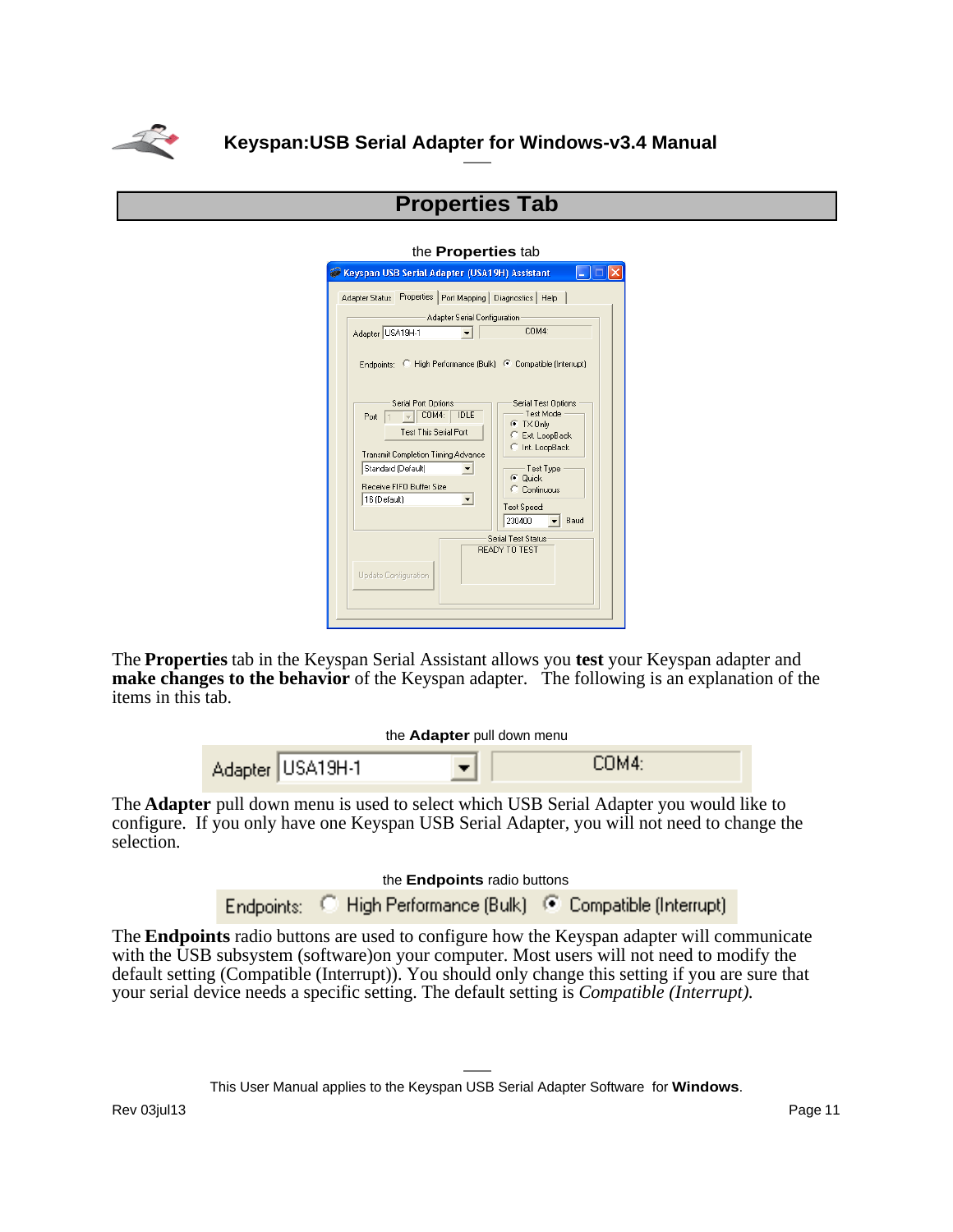

| the Port pull down |  |       |             |
|--------------------|--|-------|-------------|
| Port               |  | COM4: | <b>IDLE</b> |

If you have more than one serial port on your Keyspan adapter, the **Port** pull down menu allows you select which serial port you want to modify or test. You can also see the serial port's *COM port number* and its *COM port status* next to the **Port** pull down menu. If you only have one serial port on your Keyspan USB Serial Adapter, you will not need to change the selection.

| The Test This Port button |  |
|---------------------------|--|
| <b>T</b> . TI'S 'IM'      |  |

Test This Serial Port

The **Test This Port** button tests the COM port selected in the **Port** pull down menu. The test that is performed is the selected test in the **Test Option** box.

| the Test Mode box |
|-------------------|
| Test Mode         |
| ⊛ TXOnly          |
| Ext. LoopBack     |
| Int. LoopBack     |

The **Test Mode** box allows to specify the type of test that will be performed when you press the **Test This Port** button.

There are 3 types of tests:

*TX Only*: Use this test to test only the transmit (Tx) signals of the Keyspan adapter.

*Ext. LoopBack*: Use this test sending and receiving data. This test sends data out the selected serial port and waits to receive it via a special Loopback connector. You can find more information about this special Loopback connector in the [Serial Port Pin Outs](#page-29-0) section in this manual.

*Int. Loop Back*: Use this test sending and receiving data. This test is performed within the Keyspan adapter hardware. This test DOES NOT require a special Loopback cable.

#### **(continued on next page...)**

This User Manual applies to the Keyspan USB Serial Adapter Software for **Windows**.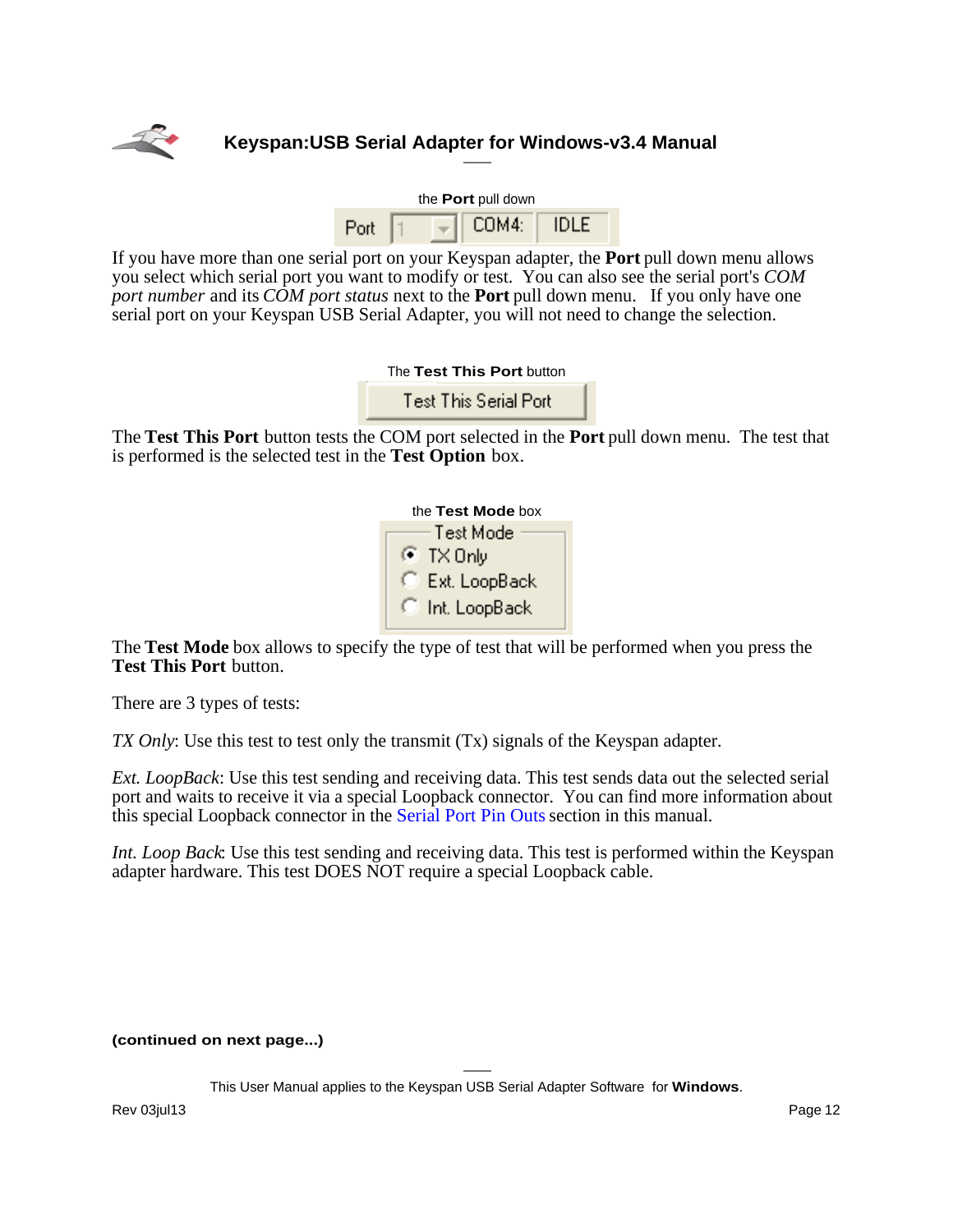



The **Test Typ**e box allows to specify how many times the selected test will be repeated when you press the Test button. Use the *Quick* option to perform the test once. To perform a subsequent test, press the **Test This Port** button. Use the *Continuous* option to repeat the test continuously. To stop the test, press the **Stop Test** button (the **Test This Port** button becomes the **Stop Test** button during a test).

| the Test Speed pull down menu |      |  |
|-------------------------------|------|--|
| Test Speed:                   |      |  |
| 230400                        | Baud |  |

The **Test Speed** pull down menu allows to specify the speed (baud rate) at which the port will be tested at when you press the **Test This Port** button button.



The **Test Status** box reports the test status or results of the selected COM port.

| Receive FIFO Buffer Size |  |
|--------------------------|--|
| $16$ (Default)           |  |

The **Receive FIFO Buffer Size** pull down menu allows you to configure the number of characters which are stored in the card's "**First In First Out**" input buffer ("FIFO") before they are made available to the computer. The default value of this parameter is "16". The **Receive FIFO** improves the reliability of data transfer at high speeds. You can turn this option OFF for performance reasons however this is not necessary in most cases.

the **Update Configuration** button

Update Configuration

The **Update Configuration** button updates the Keyspan adapter with the changes you have made in the **Properties** tab. Please note that these changes will take effect when you click the **Update Configuration** button.

This User Manual applies to the Keyspan USB Serial Adapter Software for **Windows**.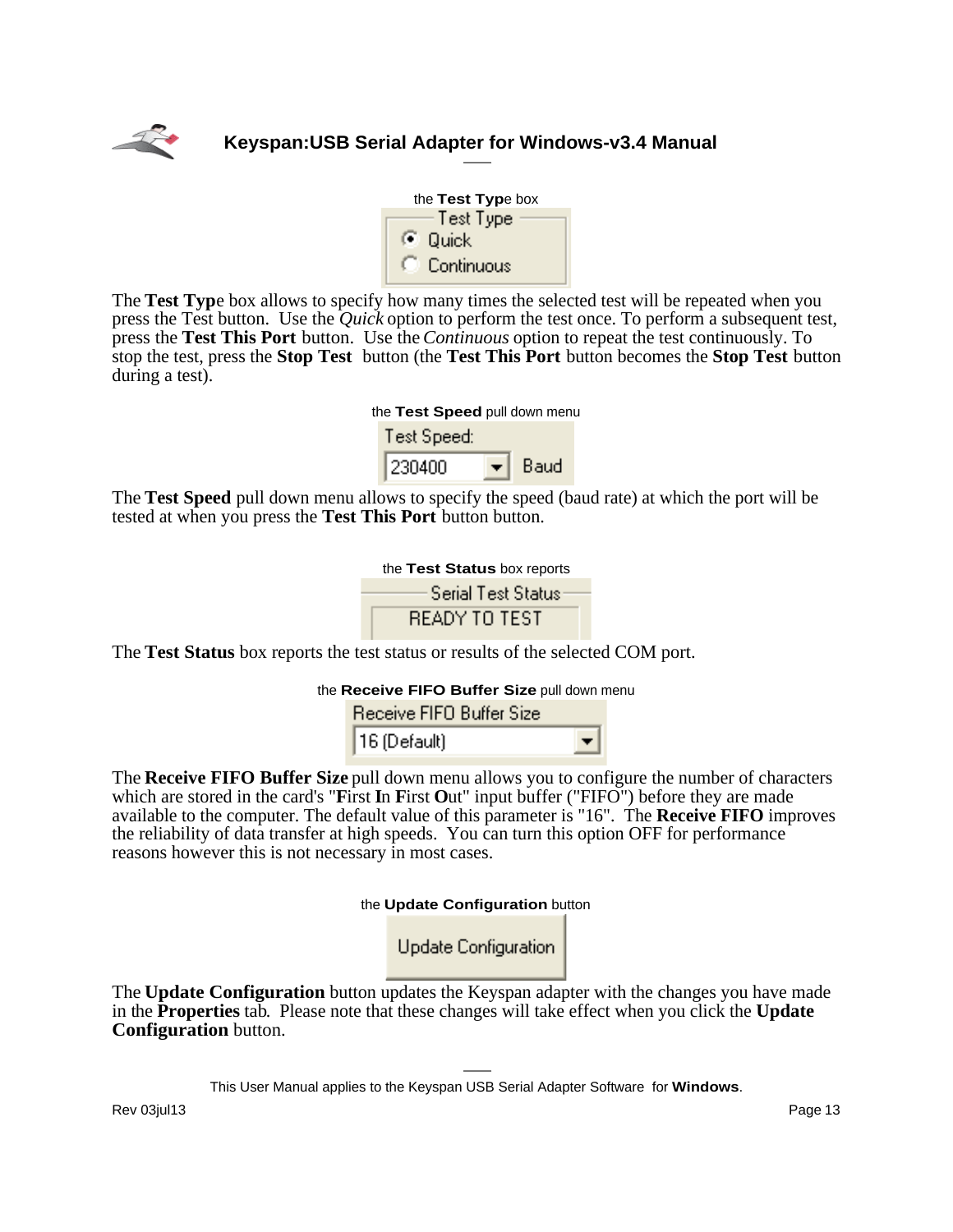

## **Port Mapping Tab**

#### the **Port Mapping** tab

| Keyspan USB Serial Adapter (USA19H) Assistant                                                    |  |
|--------------------------------------------------------------------------------------------------|--|
| Adapter Status   Properties   Port Mapping  <br>Diagnostics   Help                               |  |
| COM4<br>Keyspan USB Serial Port (COM4)<br>Idle                                                   |  |
| Show All COM Assignments<br>This COM port is in use and currently Idle.                          |  |
| COM port mapping for selected adapter port: COM4 (in use) $\blacktriangleright$                  |  |
| Adapter Port Mapping Mode (Plug & Play Instantiation Method)<br>C Dynamic<br><b>C</b> Geographic |  |
| Delete All Keyspan USB Serial Adapter (USA19H) COM Port Mappings                                 |  |

The **Port Mapping** tab in the Keyspan Serial Assistant allows you to change how COM port numbers are assigned to your Keyspan adapter. The following is an explanation of the items in this tab.

> Important!!! Please make sure you read this entire section. Changing COM port assignments may render other hardware unusable.

> > the **COM Port List** box

|  | COM4 Idle Keyspan USB Serial Port (COM4) |  |
|--|------------------------------------------|--|
|  |                                          |  |

The **COM Port List** box shows any connected **Keyspan USB Serial Adapter**, its *COM port number* and *COM port status*. You can also see any other COM port that have been assigned or reserved on your computer if you enable or check the **Show All COM Assignment** check box.

the **Show All COM Assignments** check box

Show All COM Assignments

Enable or check the **Show All COM Assignments** check box to display ALL of the COM port name and numbers that have been registered on your computer. This will include COM ports for other devices.

This User Manual applies to the Keyspan USB Serial Adapter Software for **Windows**.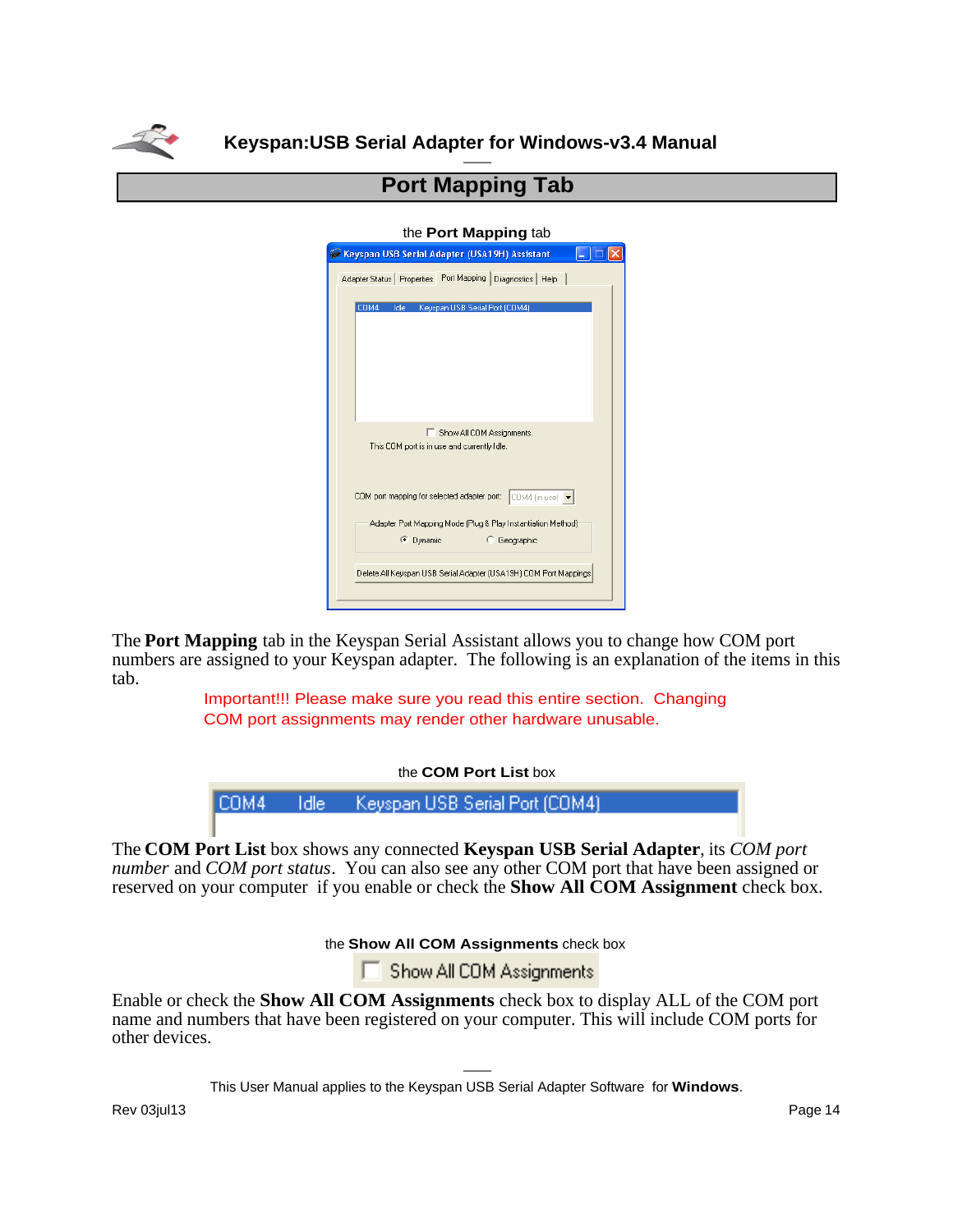

Note: You may have COM ports assigned or 'set aside' for hardware that may not be installed on your computer depending on how your computer was setup by its manufacturer.

the **COM port mapping** pull down menu

COM port mapping for selected adapter port: COM4 fin use)

The **COM port mapping** pull down menu allows you to reassign the selected Keyspan COM port in the **COM port list** window. This window also reports whether a COM port is '*in use*'. In this menu, '*in use*' means that the selected COM port has assigned or reserved. It is **highly recommended** that you only change the COM port mapping to COM ports that are not '*in use*'.

> Note: The **COM port mapping** pull down menu allows you to change the COM port mapping to any COM port including those that have already been assigned (aka in use). Changing the COM port mapping to a COM port that is in use may render any hardware and/or software using that port inoperable.

| the Adapter Port Mapping Mode box                            |                     |  |  |  |  |
|--------------------------------------------------------------|---------------------|--|--|--|--|
| Adapter Port Mapping Mode (Plug & Play Instantiation Method) |                     |  |  |  |  |
| $\bullet$ Dynamic                                            | <b>C</b> Geographic |  |  |  |  |

The **Adapter Port Mapping Mode** box allows you to change the behavior of how Keyspan COM port numbers are assigned when you connect the Keyspan adapter to a different USB port than the one it was originally connected to.

**Dynamic** assigns a COM port number (or numbers if your Keyspan adapter has multiple serial ports) to a particular Keyspan adapter. If you disconnect the Keyspan adapter and connect it to a different USB port, the COM port number of that Keyspan adapter will **not change**. This is the **default setting** and is recommended setting if you only have one Keyspan adapter.

**Geographic** assigns a COM port number (or numbers if your Keyspan adapter has multiple serial ports) to a particular USB port on your computer. If you disconnect the Keyspan adapter and connect it to a different USB port, the COM port number of that Keyspan adapter **will change**. This setting is recommended if you are using multiple Keyspan adapters and want the COM port numbers to remain the same.

#### **(continued on next page...)**

This User Manual applies to the Keyspan USB Serial Adapter Software for **Windows**.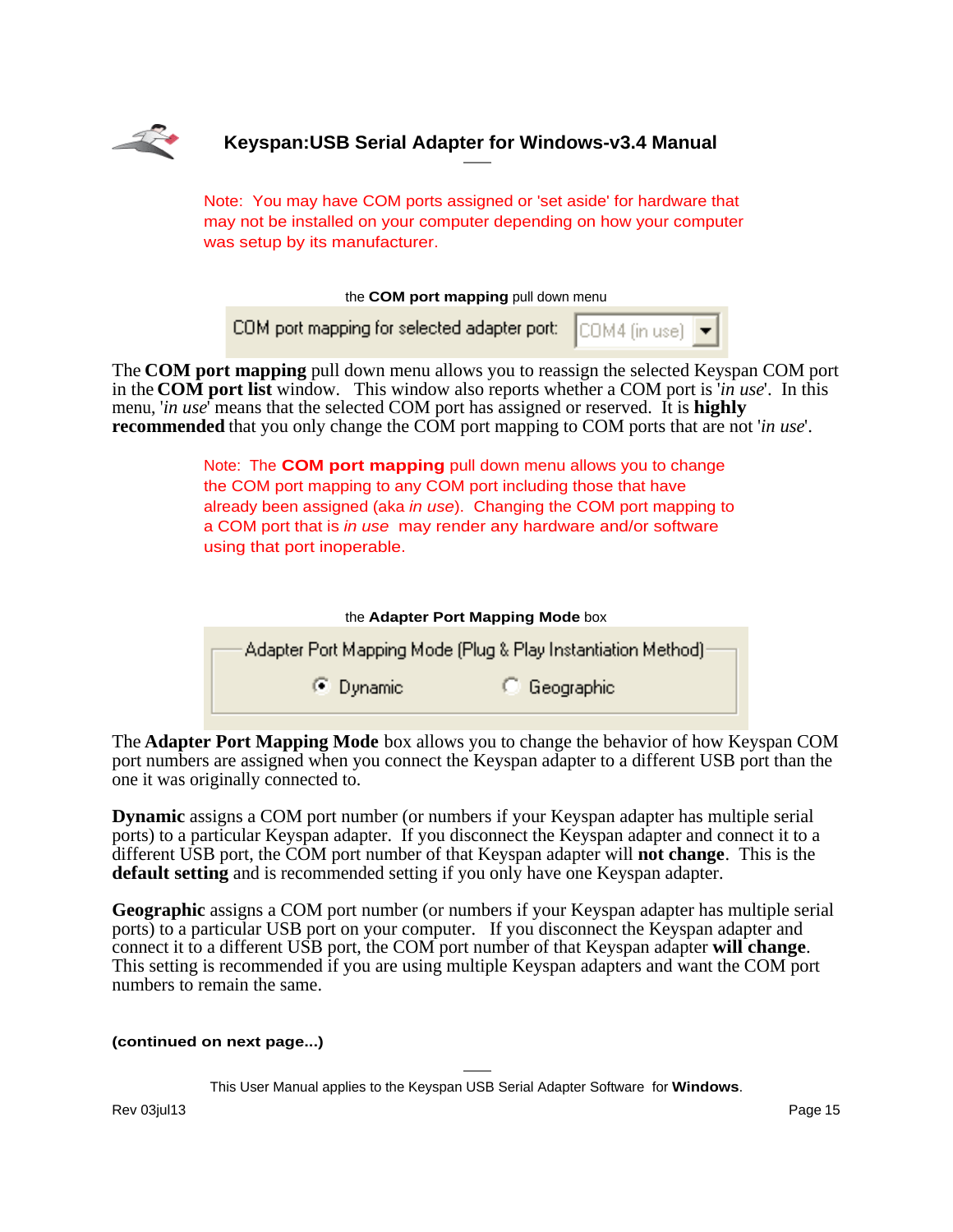

the **Delete All Keyspan USB Serial Adapter Port Mappings** button

Delete All Keyspan USB Serial Adapter (USA19H) COM Port Mappings

The **Delete All Keyspan USB Serial Adapter Port Mappings** button clears the Windows registry of all Keyspan USB Serial Adapter *COM port numbers* and Keyspan USB information. This allows Windows to create new COM port assignments.

> Note: that this is an option for advanced users only. If you are unsure about how this command will affect your computer, please contact [Keyspan Tech Support](#page-39-0) for further assistance.

**(continued on next page...)**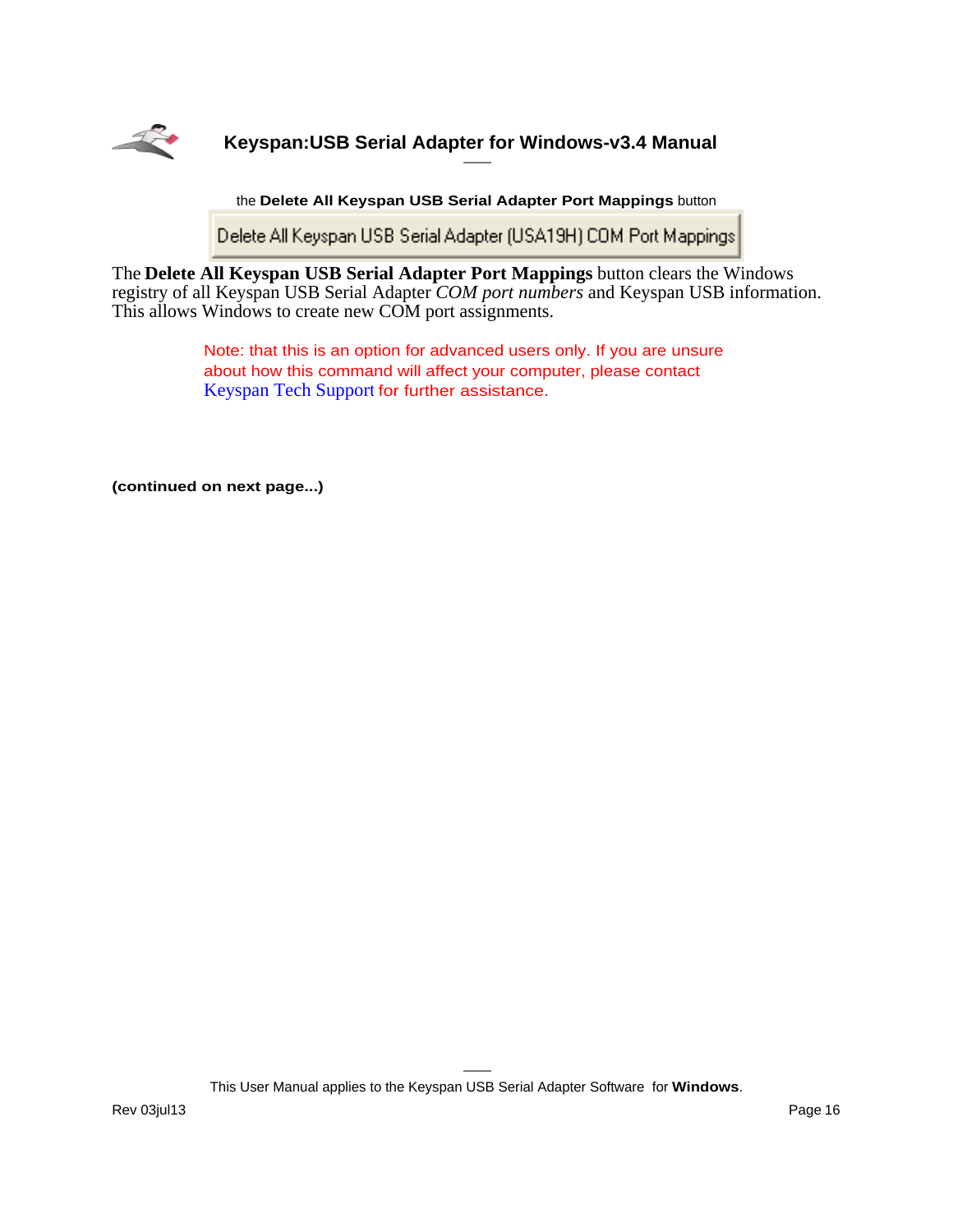

## **Diagnostics Tab**

#### the **Diagnostics** tab

| Keyspan USB Serial Adapter (USA19H) Assistant                 |
|---------------------------------------------------------------|
| Adapter Status   Properties   Port Mapping Diagnostics   Help |
| Adapter Status / Error Log                                    |
| 15:43:39 -- USA19H Adapter INSERTED: COM4                     |
|                                                               |
|                                                               |
|                                                               |
|                                                               |
| Clear Log Window                                              |
|                                                               |
| Log Debug Events                                              |
| <b>Open Driver Events Window</b>                              |
|                                                               |
| Open Data Monitor Window                                      |
|                                                               |
|                                                               |

The **Diagnostic** tab in the Keyspan Serial Assistant reports diagnostic information about your Keyspan adapter's software and hardware. This information is useful if you are trying to solve problems with Keyspan's technical support staff. The following is an explanation of the items in this tab.

the Adapter Status/Error log **Log Window**

Adapter Status / Error Log

15:43:39 -- USA19H Adapter INSERTED: COM4

The **Adapter Status / Error Events** box displays the status of your Keyspan adapter hardware and software. It detects if the Keyspan driver is installed and whether or not a Keyspan adapter is connected.

the **Clear Log Window** button

Clear Log Window

The **Clear Log Window** button will clear the **Adapter Status / Error Events** box.

**(continued on next page...)**

This User Manual applies to the Keyspan USB Serial Adapter Software for **Windows**.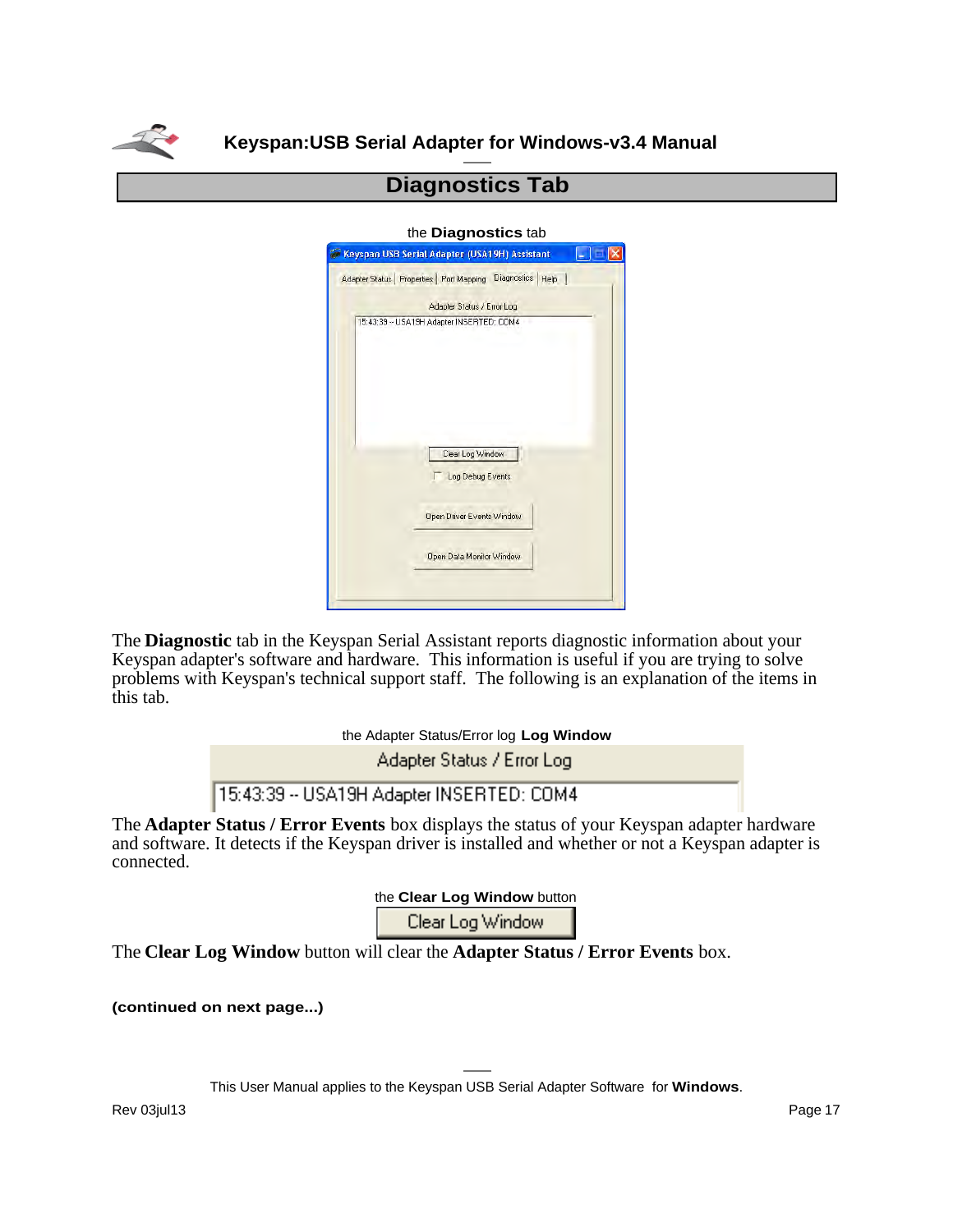

the **Log Debug Events** check box Log Debug Events

Enable or check the **Log Debug Events** check box to display all of the Keyspan adapter's debug events as well as the driver events. This option can be turned on and off.

the **Open Driver Events Window** button

Open Driver Events Window

The **Open Driver Events Window** button will open the Keyspan adapter's Event log window. This window reports all of the events or actions that the adapter is performing. This is useful in troubleshooting data communication problems.

the **Open Data Monitor Window** button

Open Data Monitor Window

The **Open Data Monitor Window** button will open the Keyspan adapter's Line Monitor (aka Data Monitor) window. The Line Monitor will display all data and all modem control state changes sent to and from the USB Serial Adapter.

**(continued on next page...)**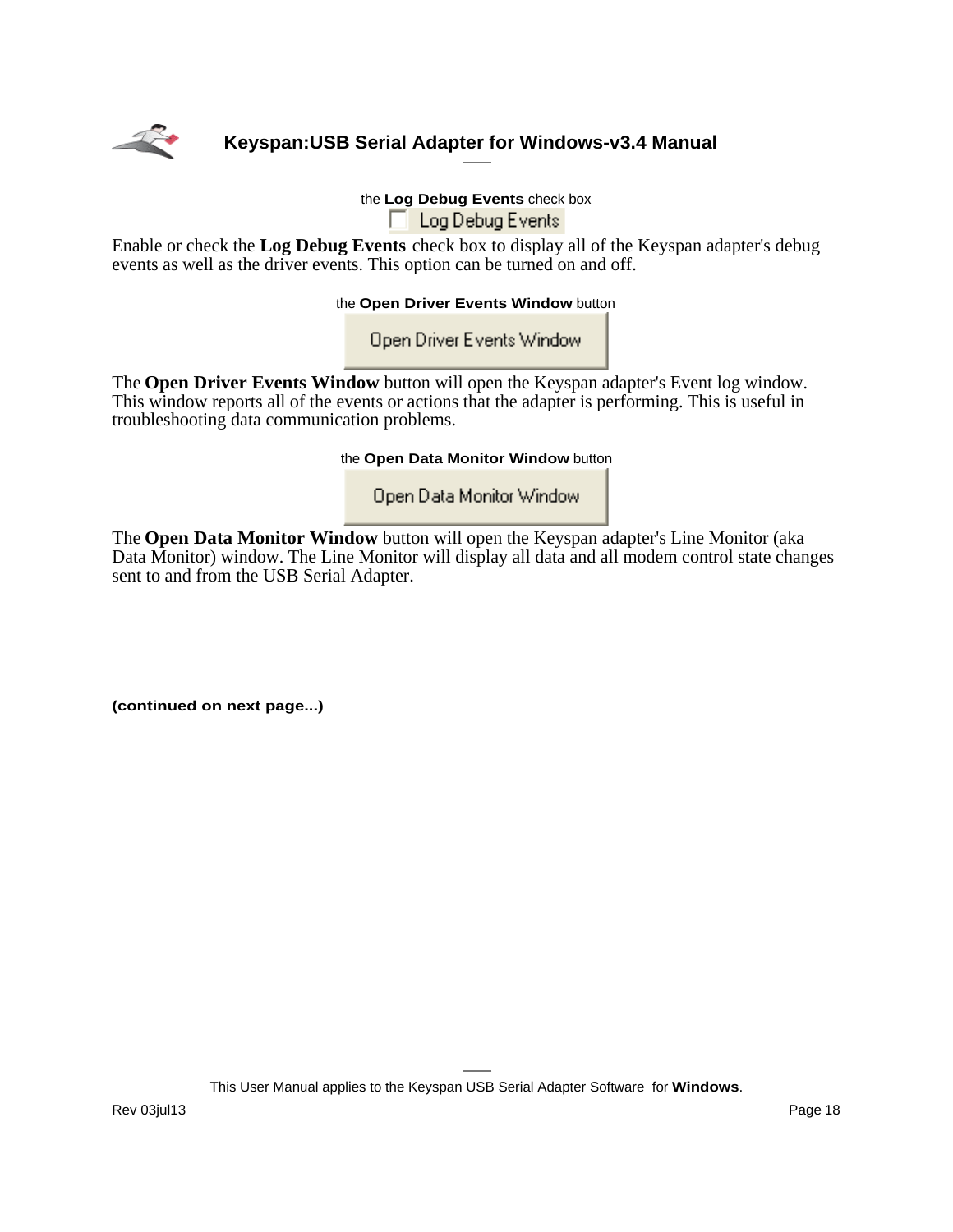

| <b>Help Tab</b>                               |                                                                                                                                                                                                                                                               |                                                           |                |                   |  |  |
|-----------------------------------------------|---------------------------------------------------------------------------------------------------------------------------------------------------------------------------------------------------------------------------------------------------------------|-----------------------------------------------------------|----------------|-------------------|--|--|
|                                               | the <b>Help</b> tab                                                                                                                                                                                                                                           |                                                           |                |                   |  |  |
| Keyspan USB Serial Adapter (USA19H) Assistant |                                                                                                                                                                                                                                                               |                                                           |                |                   |  |  |
|                                               |                                                                                                                                                                                                                                                               | Adapter Status   Properties   Port Mapping   Diagnostics  |                | Help              |  |  |
|                                               |                                                                                                                                                                                                                                                               | Keyspan USB Serial Adapter (USA19H)                       | <b>HSA-19H</b> |                   |  |  |
|                                               |                                                                                                                                                                                                                                                               | Copyright © 2001-2002 InnoSys Inc.<br>All Rights Reserved |                |                   |  |  |
| Module                                        | Ver                                                                                                                                                                                                                                                           | Filename                                                  | Ver            | <b>Build Date</b> |  |  |
| Assistant<br>CleanReg                         | 33<br>3.3 <sub>b14</sub><br>04/16/2003 12:23 PM<br>k19hasst.exe<br>3.4<br>3.4<br>cl19hreg.dll<br>06/24/2003 08:34 PM<br>06/24/2003 08:30 PM<br>USB Driver<br>3.4<br>usa19h2k.svs<br>34<br>Serial Driver<br>3.4<br>usa19h2kp.sys<br>3.4<br>06/24/2003 08:21 PM |                                                           |                |                   |  |  |
|                                               |                                                                                                                                                                                                                                                               | Firmware Version String: "USA-90 2003jun23 14:23"         |                |                   |  |  |
| Enable Tool Tips<br><b>User's Manual</b>      |                                                                                                                                                                                                                                                               |                                                           |                |                   |  |  |
| Keyspan Home Page                             |                                                                                                                                                                                                                                                               |                                                           |                |                   |  |  |
|                                               |                                                                                                                                                                                                                                                               |                                                           |                |                   |  |  |

The **Help** tab in the Keyspan Serial Assistant displays the version numbers if the different components in your Keyspan USB Serial Adapter installation. You can also enable **Tool Tips** (on screen help), read your Keyspan adapter's User's Manual, or go to Keyspan's home page.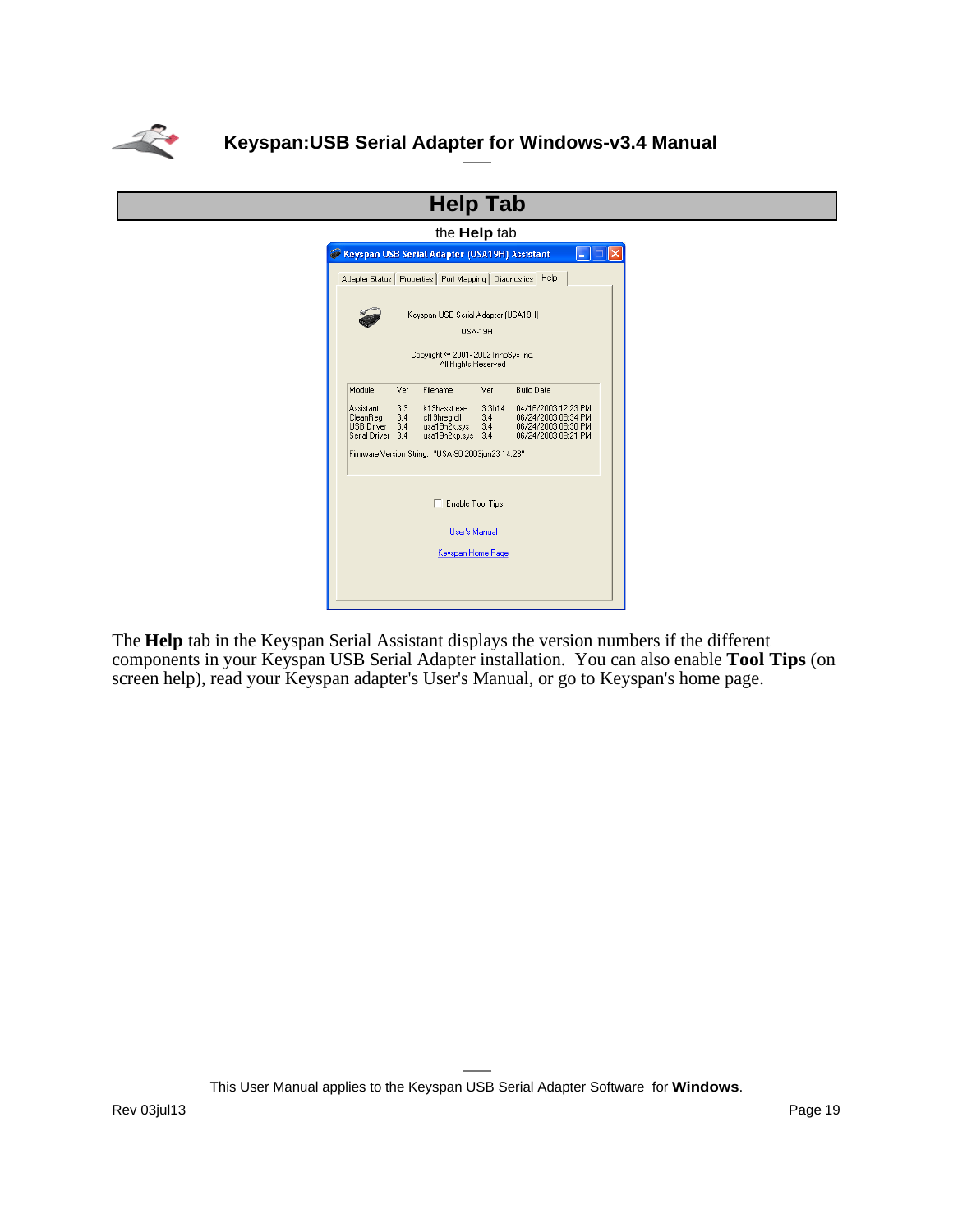<span id="page-19-0"></span>

# **6.1 - Problem Solving**

If you are having problems with your **Keyspan USB to Serial Adapter in Windows**, please read the following instructions to assist you in troubleshooting your Keyspan adapter.

## **Hardware Troubleshooting**

### **Step 1** - Use the Keyspan Serial Assistant

Launch the [Keyspan Serial Assistant](#page-8-0) application. When you open the [Keyspan Serial Assistant](#page-8-0) application, the '**Adapter Status**' tab will show your Keyspan adapter, its *COM port number* (ie **COM1**, **COM2**, etc.) and its *COM Port Status*.(**IDLE** or **BUSY**).

If you do not receive either of these messages, please contact [Keyspan Tech Support](#page-39-0) for further assistance.

Otherwise, skip ahead to **Step 2**.

## **Software/Serial Device Troubleshooting**

### **Step 2** - Check The Physical Connections

Make certain that your serial device is powered on and is properly connected to the Keyspan Serial Adapter.

Proceed to **Step 3** ...

**Step 3** - Check Your Serial Device's Software Configuration

Check to see if your serial device's software is configured to use the Keyspan port . Please refer to your serial device's documentation for instructions on how to select/switch/configure a serial port in that software.

Once you've found your software port configuration screen, does it display the Keyspan USB Serial Adapter *COM port number*?

If you **do not see** the Keyspan *COM port number* please contact [Keyspan Tech Support](#page-39-0) for further assistance.

This User Manual applies to the Keyspan USB Serial Adapter Software for **Windows**.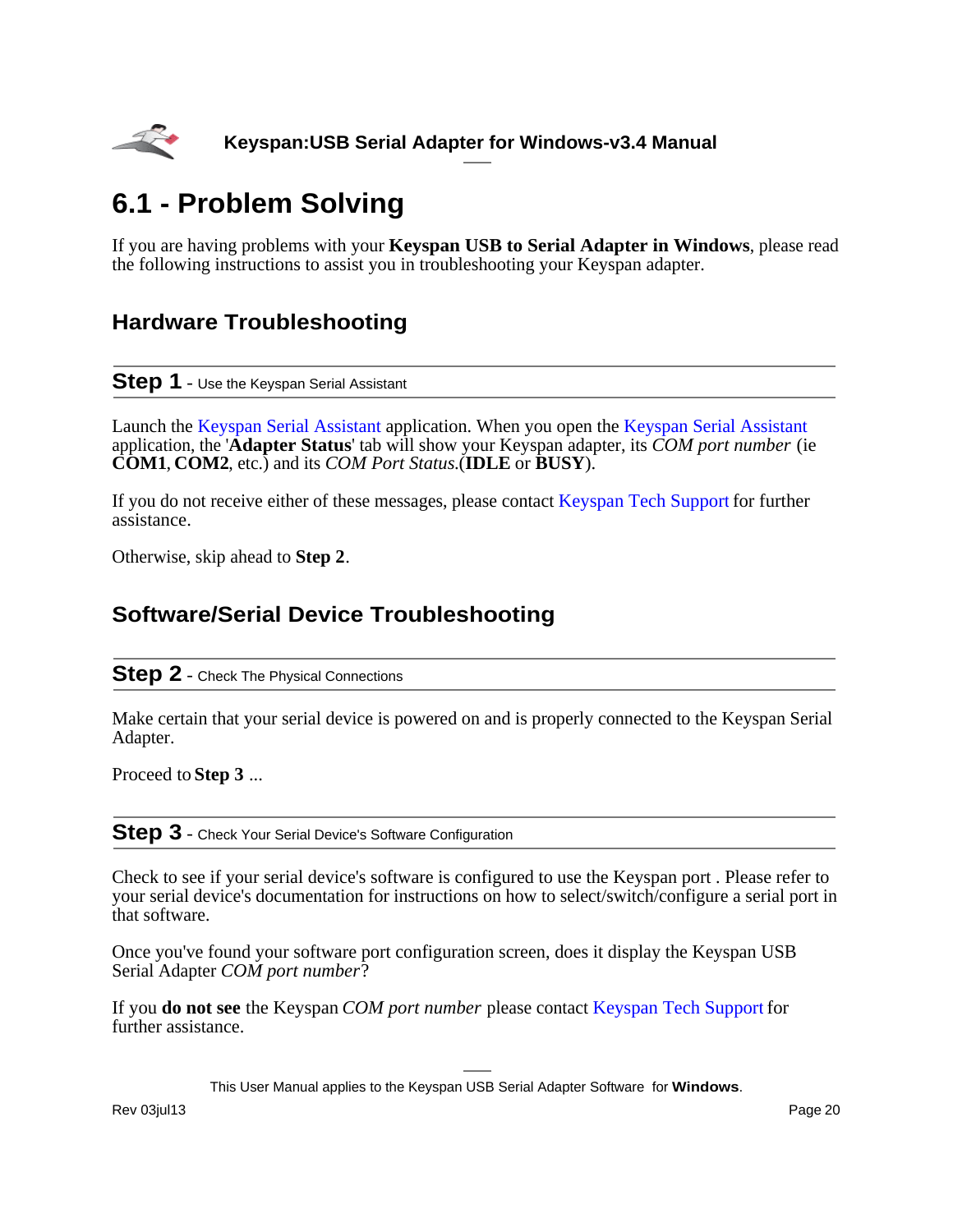

If you see the *COM port number* and have properly selected the Keyspan port that your serial device is connected to and are still having problems, please continue to **Step 4**.

### **Step 4** - Use Your Serial Device

If you have followed all of the above steps and are still having problems with your Keyspan USB Serial Adapter, contact [Keyspan Tech Support](#page-39-0) for further assistance.

## **When You Need More Help...**

The Keyspan web site<http://www.keyspan.com> is your best source for technical support information. The web site includes technical notes, reference manual updates, and answers to frequently asked questions.

You may also contact our technical support department directly via email, phone, or fax. Please see the [Support Information](#page-39-0) section in this manual for more details.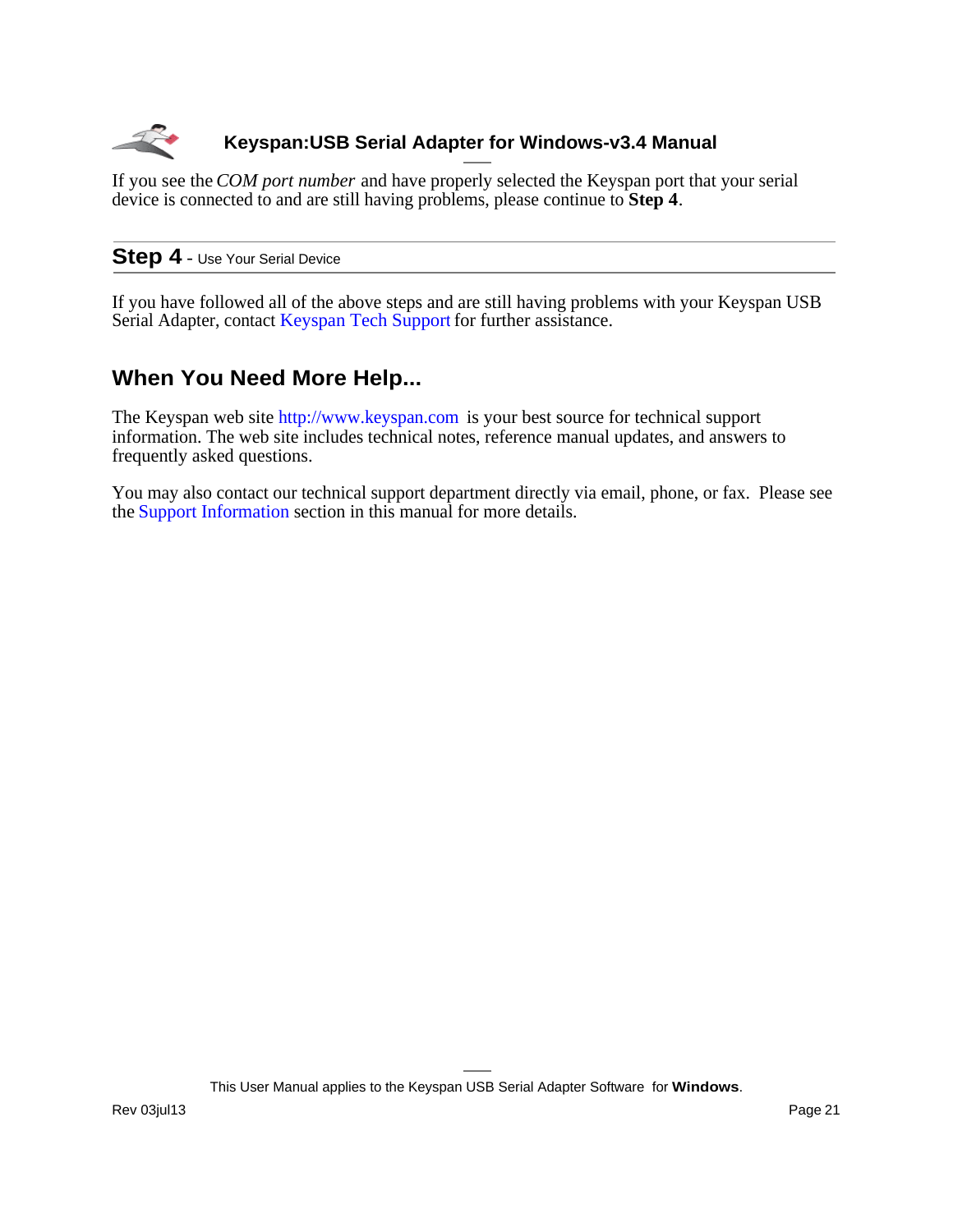<span id="page-21-0"></span>

# **7.1 - Appendices -**

- [Frequently Asked Questions \(FAQs\)](#page-22-0) Frequently Asked Questions
- [Compatibility List for Windows](#page-23-0) List of serial devices that have been tested with Keyspan serial adapters...
- [Configuration Examples for Windows](#page-25-0) Instructions on configuring select serial devices to use Keyspan serial ports
- [Serial Port Pin Outs](#page-29-0) Serial Port Pin Out and Loopback Test Information
- [LED Behavior](#page-30-0) Description of the LED Behavior on your Keyspan Adapter
- [TX Ack Advance](#page-31-0) White Paper on the TX Ack Advance feature
- [Notices](#page-33-0) FCC, CE, VCCI, Copyright and Trademark Information
- [Keyspan Warranty Information](#page-36-0) Keyspan Warranty Information
- [Support Information](#page-39-0) Information about obtaining technical support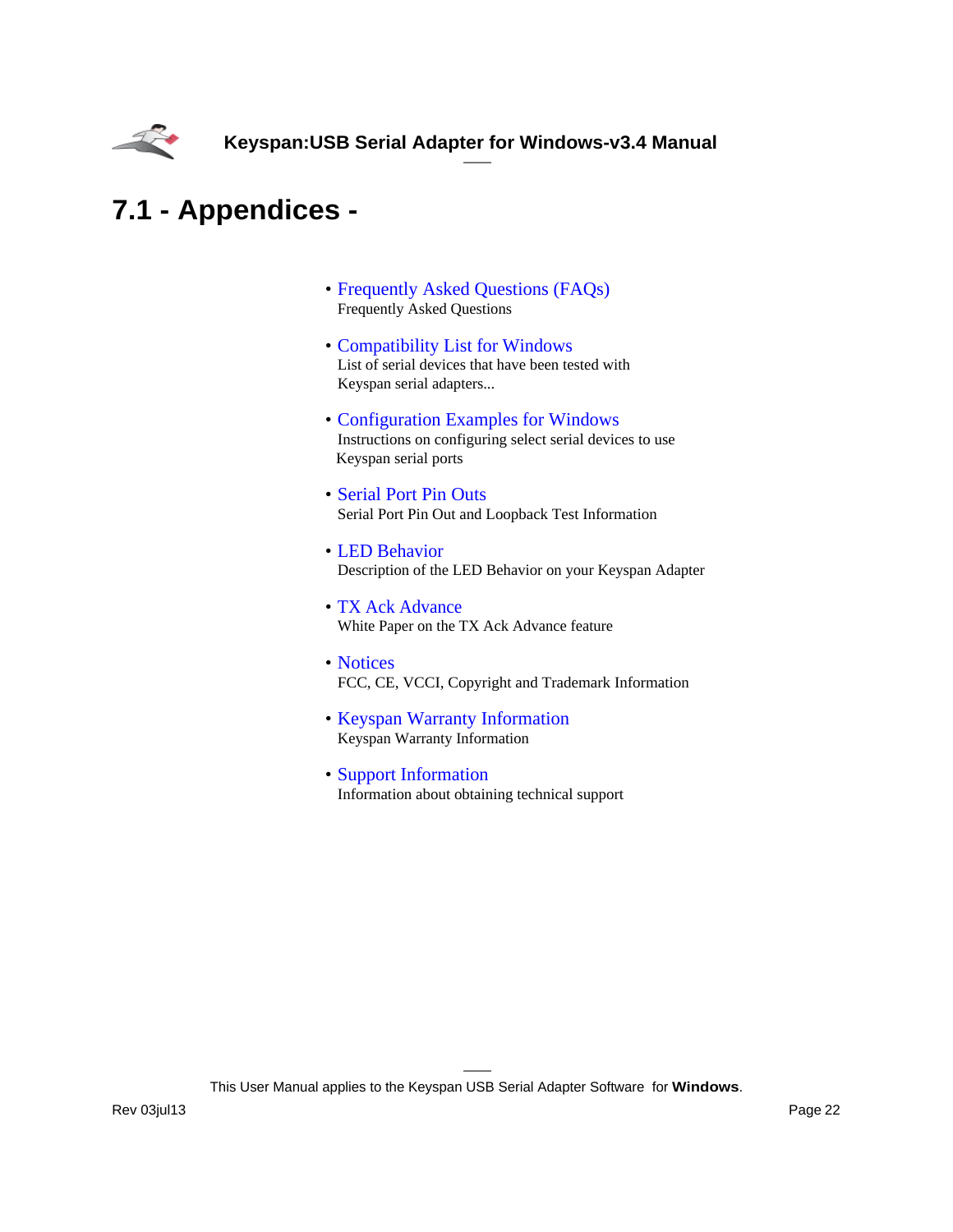<span id="page-22-0"></span>

# **7.1.a - Frequently Asked Questions (FAQs)**

The following is a list of **F**requently **A**sked **Q**uestions (FAQs) about the Keyspan USB Serial Adapter for Windows. Keyspan frequently updates and adds the questions and answers list below. For the latest list, please visit the our web site at: <http://www.keyspan.com>

## **Frequently Asked Question List**

**Question:**

### **How do I configure my serial device to recognize the Keyspan USB Serial Adapter?**

#### **Answer:**

To configure any serial device to use a serial port on any Keyspan USB Serial Adapter, you must:

- 1. Locate the software that controls your serial device.
- 2. Access that software's port or connection configuration screen/dialog/menu/etc.
- 3. Select the Keyspan port that your device is connected to in port or connection configuration screen/dialog/menu/etc. for that device

Depending on what type of serial device you have, you may have to configure a control panel, an application, or a plug-in. Keyspan provides documentation on how to configure many popular serial devices in the [Configuration Examples for Windows](#page-25-0) appendix in this manual.

#### **Question:**

## **Can I connect my Keyspan USB device to a USB hub?**

#### **Answer:**

Yes, any Keyspan USB device can be connected to a USB hub. However, there are some USB hubs that cannot fully support some USB devices. If you are having problems with a Keyspan USB device that is connected to a USB hub, please connect the Keyspan USB device to a built-in USB port on your computer. If this solves the problem, then this may be an issue with your USB hub. If you are encountering this problem or something similar to it, please contact [Keyspan Tech Support](#page-39-0) for further instructions.

This User Manual applies to the Keyspan USB Serial Adapter Software for **Windows**.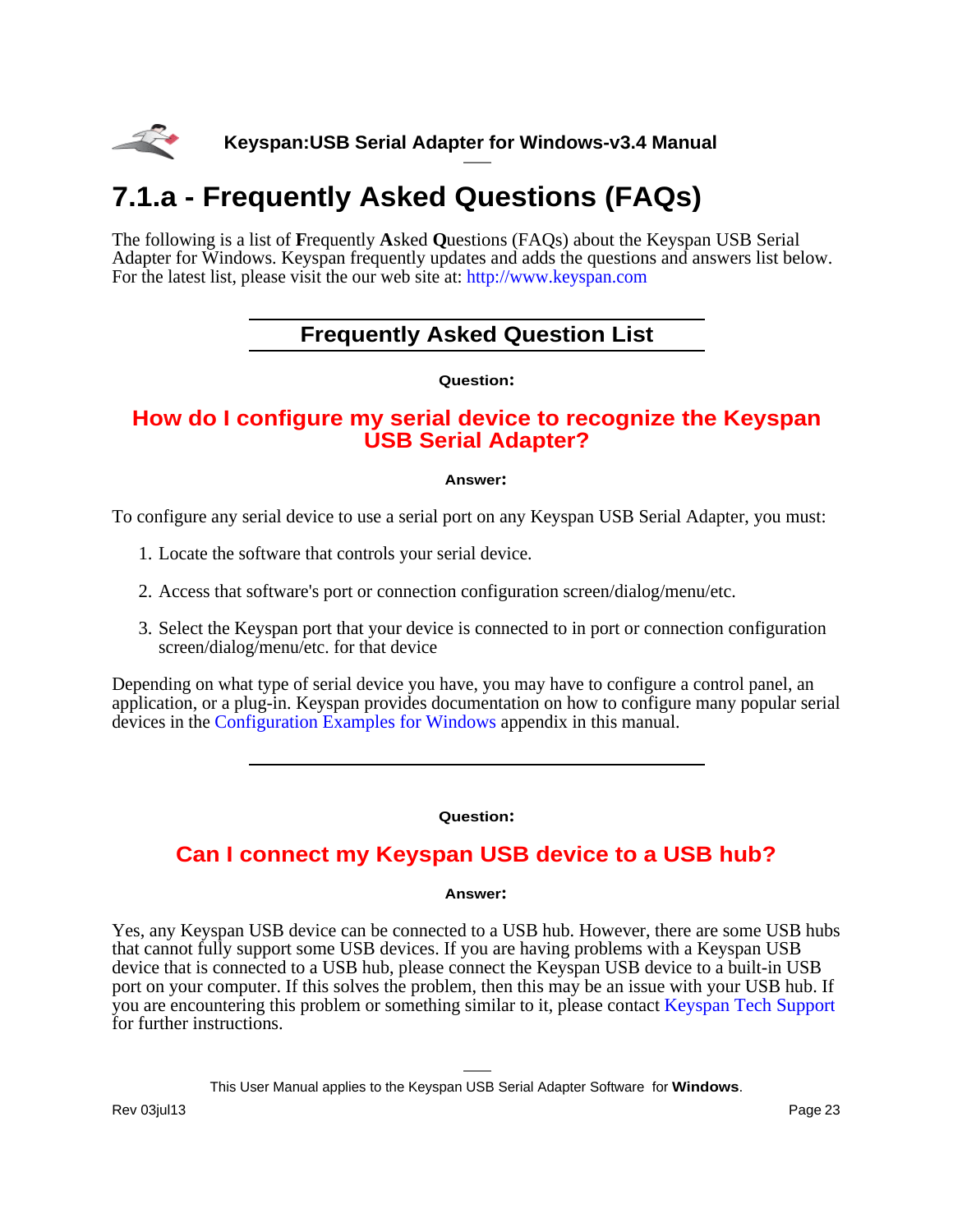<span id="page-23-0"></span>

# **7.1.b - Compatibility List for Windows**

The following is a list of serial devices that have been tested with various Keyspan Serial Products on Windows. This list is intended to be used as reference guide and not as complete compatibility list. We are constantly testing products and adding them to this list.

Although compatibility testing of the Keyspan USB Serial Adapter software has been focused on modems and Palm PDAs, most Windows (98 and greater) compatible serial devices are compatible with the Keyspan USB Serial Adapter.

For the latest version of this list, please visit our web site at:<http://www.keyspan.com>

For the compatibility list for other operating system (ie Mac OS, Mac OS X, etc.), please refer to the user manual for that platform or visit our web site at:<http://www.keyspan.com>

#### **Legend**

|  | $\bullet$ = See Notes section at end of list |
|--|----------------------------------------------|
|  | $\sqrt{\ }$ = Configuration Guide Available  |
|  | $\Delta$ = Not Tested                        |
|  | $Y =$ Compatible                             |
|  | $N = Not Compatible$                         |
|  | : = See Guide for Information                |
|  | ø = not compatible with Operating System     |

### **Compatibility List for Windows**

| <b>Product</b>               | Guide | USA19Qi USA19H<br><b>USA19Q</b><br>USA <sub>19</sub> | USA19QW<br>USA19W | <b>USA49WLC</b><br>USA49W |
|------------------------------|-------|------------------------------------------------------|-------------------|---------------------------|
| <b>Graphic Tablets</b>       |       |                                                      |                   |                           |
| <b>Wacom Tablets</b>         |       | Y                                                    | Υ                 | Υ                         |
| <b>PDAs and PDA Software</b> |       |                                                      |                   |                           |
| Palm                         | N     | Y                                                    | Υ                 | ٧                         |
| Psion Revo                   |       | Y                                                    | Υ                 | Y                         |
| Sharp Wizard                 |       | Y                                                    | Υ                 | Υ                         |
| Compag Aero                  |       | Y                                                    | Y                 | Υ                         |
|                              |       |                                                      |                   |                           |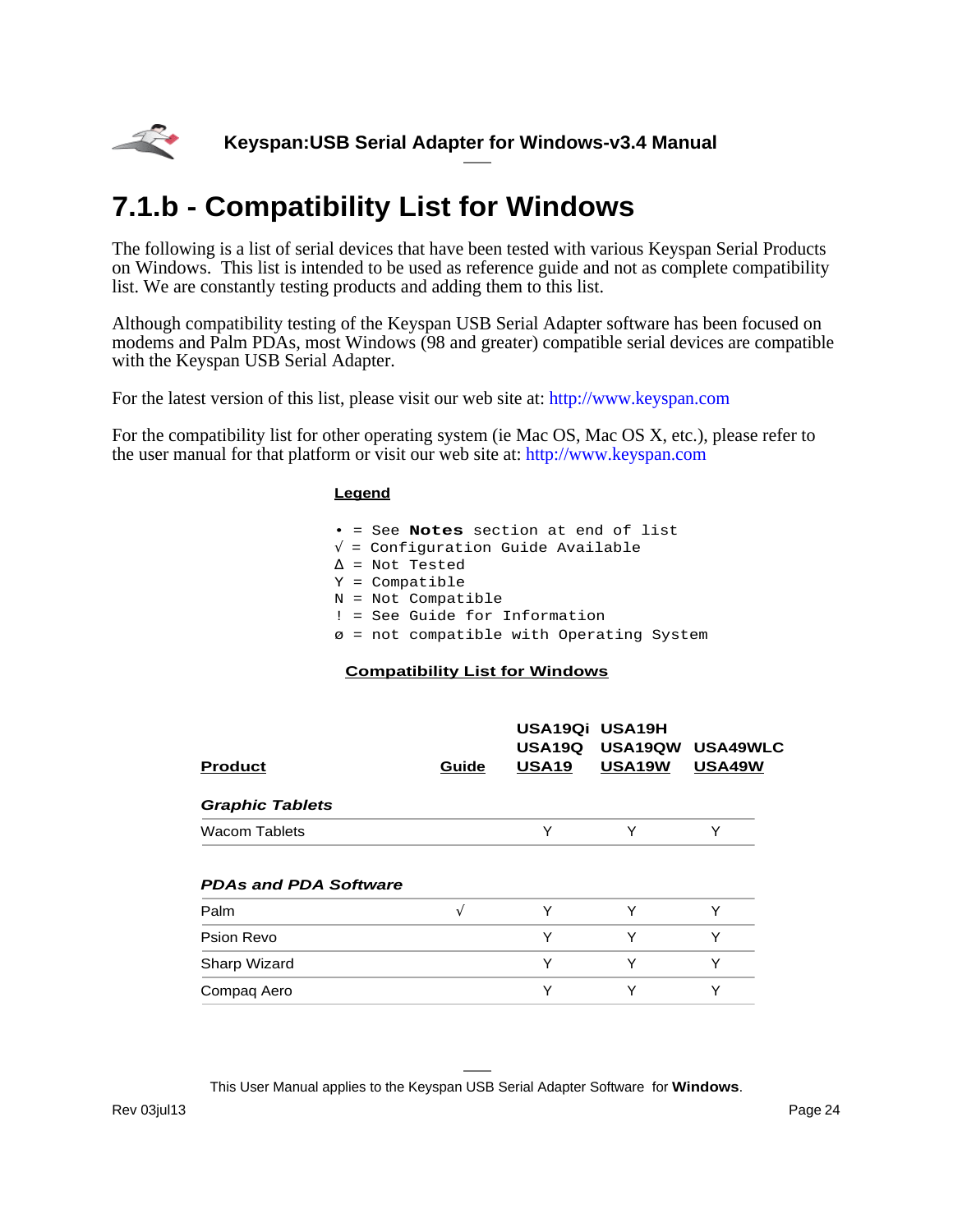

| Casio PV 400 Series          |   |  |
|------------------------------|---|--|
| <b>RIM Blackberry</b>        | ٠ |  |
| Royal Vista                  |   |  |
| Windows CE PDAs (all models) |   |  |
| ActiveSync                   |   |  |

#### **Other Devices and Software**

| C-Pen                          | N |  |
|--------------------------------|---|--|
| <b>Olympus Digital Cameras</b> |   |  |
| Modems (serial)                | N |  |

### **Compatibility List for Windows - Notes**

| <b>RIM Blackberry</b> | <b>USA19</b> - If you have a Keyspan USB PDA Adapter,<br>model number USA-19, the Blackberry Desktop<br><b>Manager v2.1</b> is not able to communicate with<br>Keyspan USB PDA Adapter with the model number of<br>USA-19 due to a bug in the Desktop Manager. The<br>currently shipping models of the Keyspan USB PDA<br>Adapter *USA-19Q, USA-19Qi) are compatible. If you<br>have the USA-19 model, please contact Keyspan tech<br>support for further details. |
|-----------------------|--------------------------------------------------------------------------------------------------------------------------------------------------------------------------------------------------------------------------------------------------------------------------------------------------------------------------------------------------------------------------------------------------------------------------------------------------------------------|
| Modems (serial)       | USA19/Q, USA19W/QW, USA19H,<br><b>USA49W/LC</b> - If you are running Windows 98,<br>Windows 98 SE, or Windows Me, you will have to add<br>"AT&C0" to your modem initialization string. This is not<br>necessary on Windows 2000 and Windows XP.                                                                                                                                                                                                                    |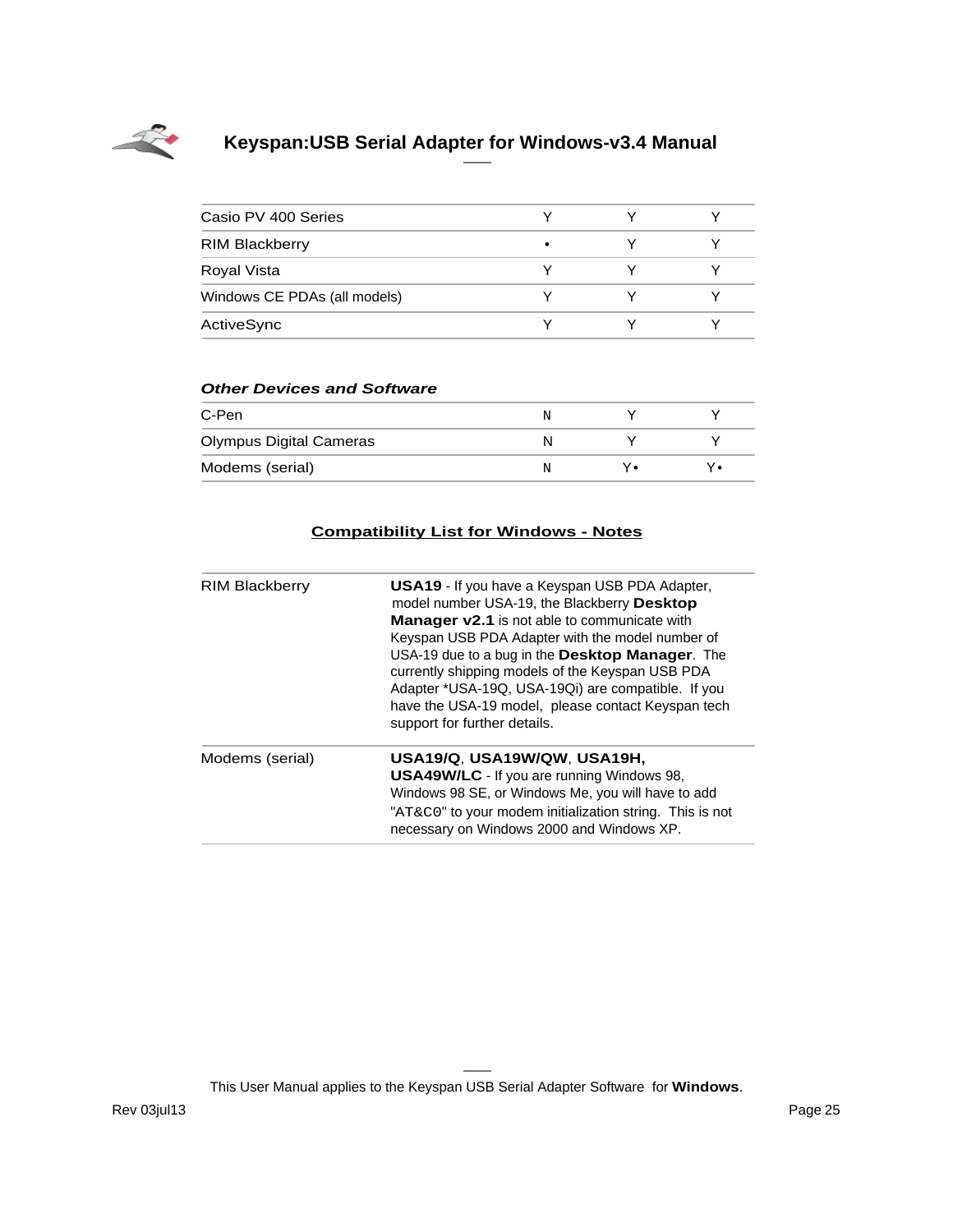<span id="page-25-0"></span>

# **7.1.c - Configuration Examples for Windows -**

The following is a list of available configuration examples for Windows. These example provide step-by-step instructions on configuring select serial devices. The current example available are:

### • [Palm Desktop](#page-26-0)

For the latest version of this list, please visit our web site at:<http://www.keyspan.com>

For the configuration examples for other operating system (ie Mac OS, Mac OS X, etc.), please refer to the user manual for that platform or visit our web site at:<http://www.keyspan.com>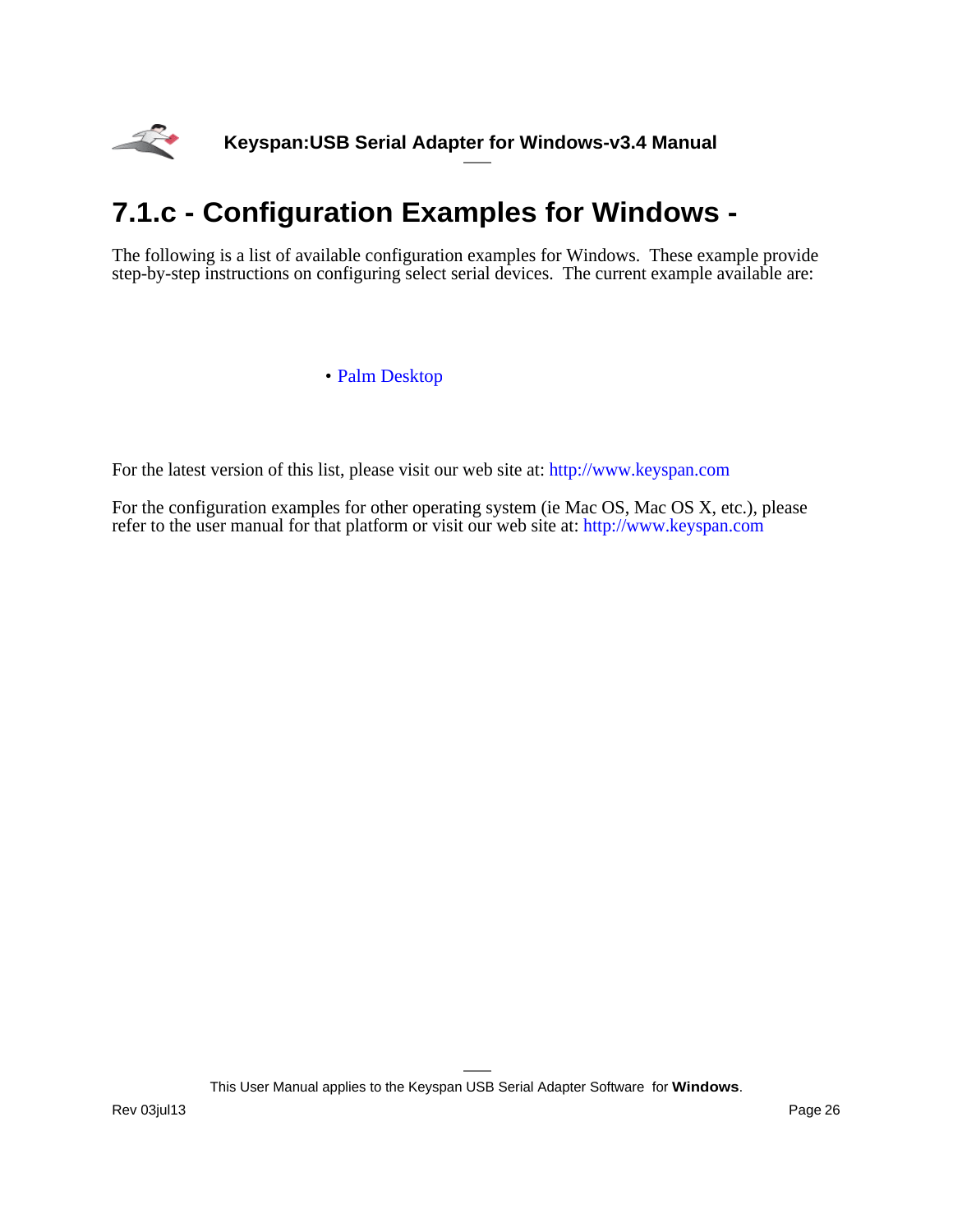<span id="page-26-0"></span>

# **7.1.c.01 - Palm Desktop**

## **Before you begin...**

This Configuration Example assumes that you have already done the following:

- 1. installed the Keyspan serial port *hardware* and *software*
- 2. installed the Palm Desktop *software*
- 3. connected the Palm Serial Cradle *hardware* to a Keyspan serial port

If you have not performed any of the steps mentioned above, please do so before proceeding.

### **Step 1** - Check the Keyspan Serial Assistant

Before proceeding, you should check to see if the Keyspan serial port is installed correctly.

To do this, open the [Keyspan Serial Assistant](#page-8-0) (in **Start** menu -> **Programs** -> **Keyspan USB Serial Adapter -> Keyspan Serial Assistant**). When you open the [Keyspan Serial Assistant](#page-8-0), you will see a window similar to the one shown below:



If your Keyspan hardware and software are installed correctly, you will see your adapter in the '**Adapter Status**' tab box. You should also see the *COM port number* (ie **COM1**, **COM2**, etc.) and the *COM Port Status*.(**IDLE** or **BUSY**).

If you see either of these messages, note the Keyspan *COM port number* (ie **COM1**, **COM2**, etc.) and its *COM Port Status*.(**IDLE** or **BUSY**). Proceed to **Step 2**.

If you do not receive either of these messages, proceed [Problem Solving](#page-19-0) section in your Keyspan

This User Manual applies to the Keyspan USB Serial Adapter Software for **Windows**.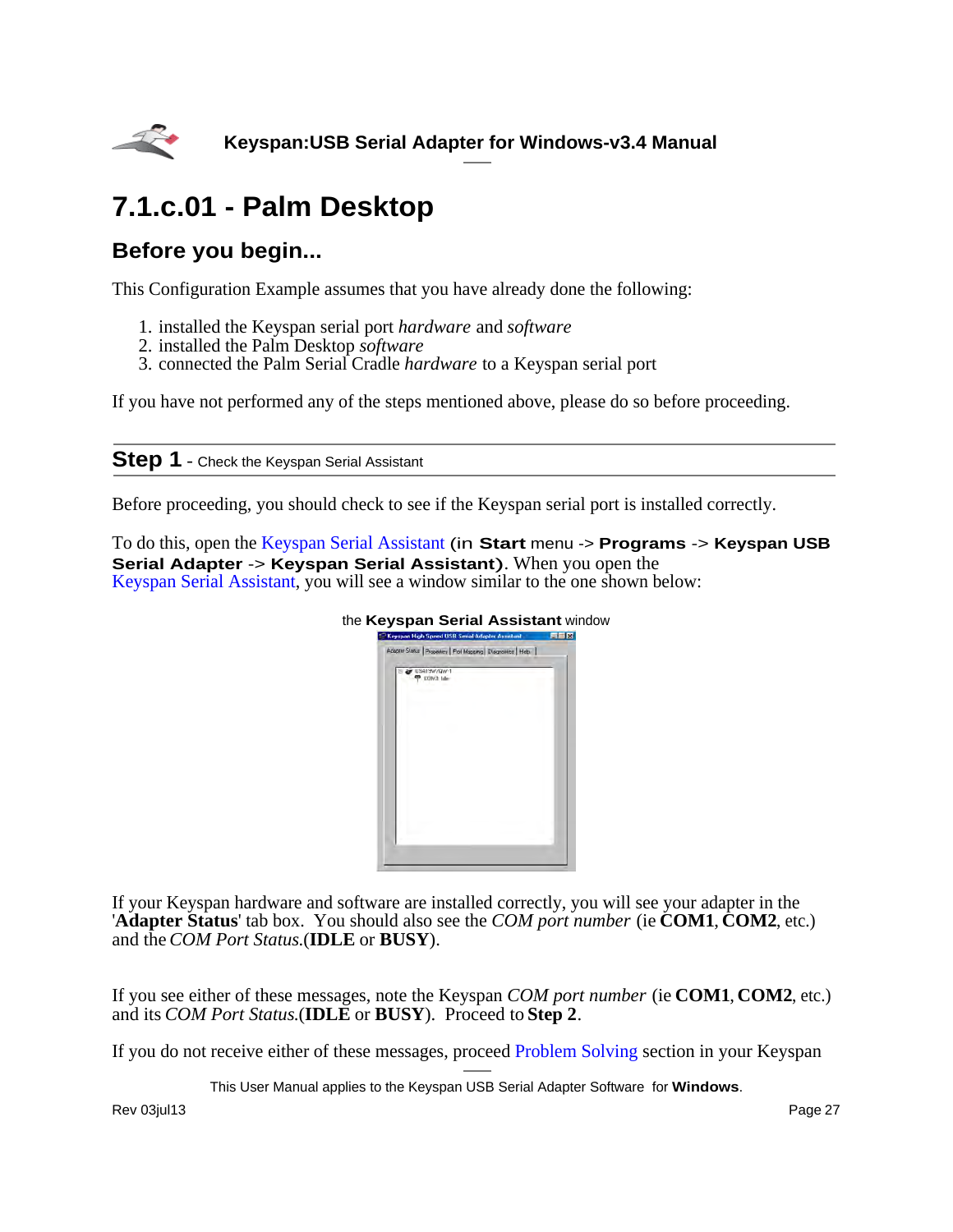

adapter's manual.

**Step 2** - Access the HotSync® Manager

Before you can begin to HotSync your Palm, you must access and configure the HotSync® Manager application. The HotSync Manager is the program that manages the serial communication between your Palm and your computer.

The easiest way to access the HotSync Manager is via the Palm Desktop software. To do this, launch the Palm Desktop software. When the Palm Desktop software is running, go to the "HotSync" menu and select the "Setup" command.



the **HotSync** menu & **Setup** selection in the Palm Desktop software

Once the HotSync® Manager application is opened, you will be presented with the HotSync **Setup** window.

| the HotSync Setup window                                                                                                                                            |  |
|---------------------------------------------------------------------------------------------------------------------------------------------------------------------|--|
| <b>Setup</b>                                                                                                                                                        |  |
| General Local   Modem   Network                                                                                                                                     |  |
| HotSync Manager<br>C Always available (put in Startup folder)<br>Available only when the Palm Desktop is running<br>Manual (you start the HotSync Manager yourself) |  |
| Cancel<br>0K<br>Help<br>Apply                                                                                                                                       |  |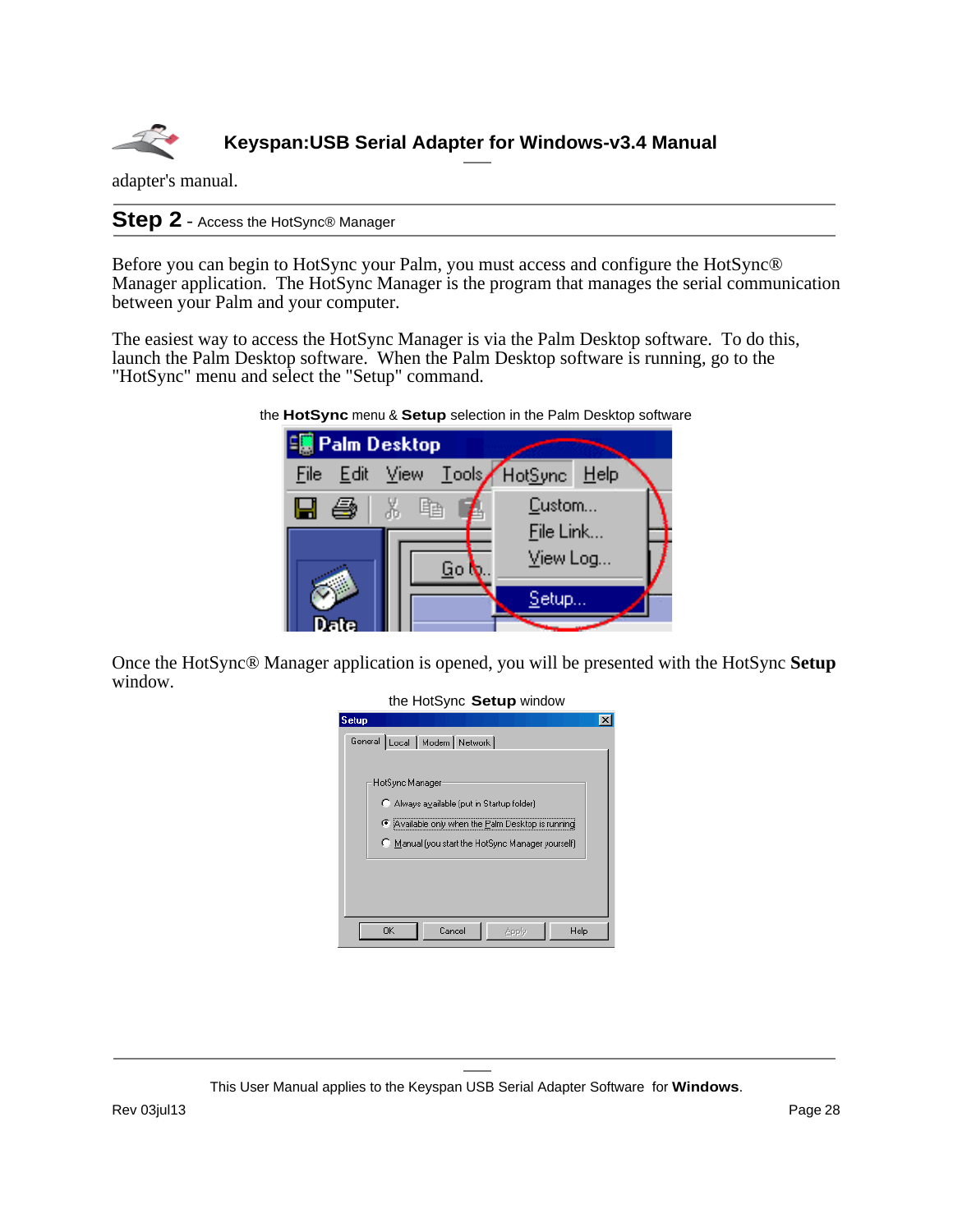

### **Step 3** - Configure the HotSync **Setup** window

In the HotSync **Setup** window, click on the **Local** tab. This will display the **Serial port** and **Speed** pull down menus.

|              |                         | the <b>Local</b> tab            |       |      |   |
|--------------|-------------------------|---------------------------------|-------|------|---|
| <b>Setup</b> |                         |                                 |       |      | × |
|              |                         | General Local   Modem   Network |       |      |   |
|              | Serial port: COM1       | Speed: As Fast As Possible      |       |      |   |
|              | $\overline{\mathsf{R}}$ | Cancel                          | Apply | Help |   |

Select your Keyspan COM port in the **Serial port** pull down menu (see step 1 in this example).

Select 'As Fast As Possible' from the **Speed** pull down menu.

Note: If you have a **Keyspan USB PDA Adapter**, model number **USA-19** (not the same as the USA-19Q or USA-19Qi), you must set the **Speed** pull down menu to **57600**. This is the maximum speed your adapter is capable of.

### **Step 4** - HotSync your Palm Organizer

Palm Software configuration is now complete. To initiate a 'HotSync' session, place your Palm Organizer in its cradle and then press the HotSync button on the cradle. Your Palm Organizer will now "HotSync."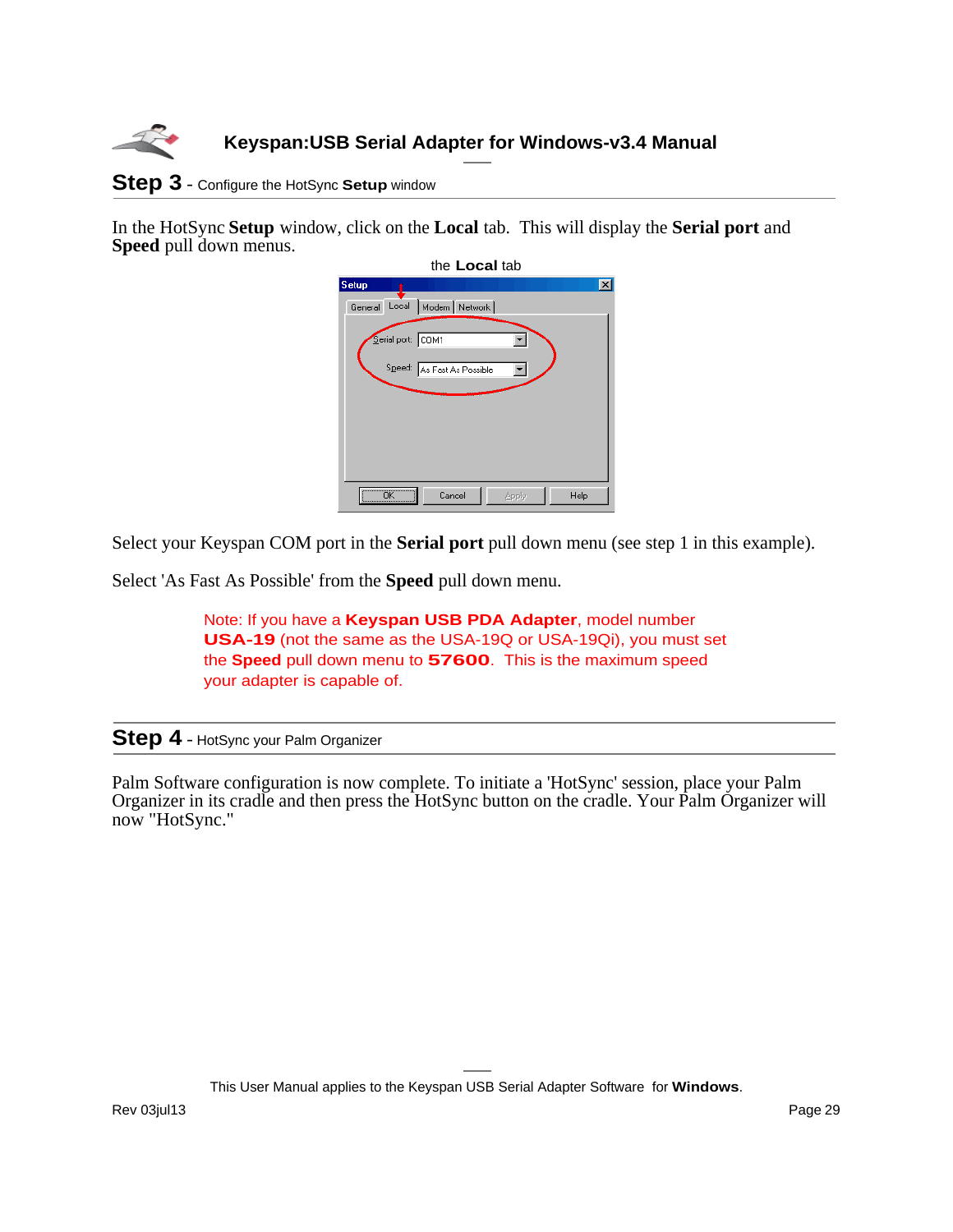<span id="page-29-0"></span>

# **7.1.d - Serial Port Pin Outs**

The pin assignments for the Keyspan USB Serial Adapter's male DB9 port are illustrated below:

Keyspan USB Serial Adapter's **male DB9 port**



| Pin | <b>Name</b> | <b>Signal Designation</b>        |
|-----|-------------|----------------------------------|
| 1   | <b>DCD</b>  | Data Carrier Detect (Input)      |
| 2   | RX.         | Received Data (Input)            |
| 3   | TX.         | <b>Transmitted Data (Output)</b> |
| 4   | <b>DTR</b>  | Data Terminal Ready (Output)     |
| 5   | GND         | Ground                           |
| 6   | <b>DSR</b>  | Data Set Ready (Input)           |
| 7   | <b>RTS</b>  | <b>Request To Send (Output)</b>  |
| 8   | CTS         | Clear To Send (Input)            |
| 9   | RI          | Ring Indicator (Input)           |

In order to ensure compliance with emission specifications, cables should be shielded using braided shields and metal hoods with complete 100% contact between the shields and hoods.

## **External Loopback Connector Information**

The [Keyspan Serial Assistant](#page-8-0) allows you to perform two types of loopback tests - internal and external. The external test requires the use of a special loopback connector. This connector requires a "DB9 Female Loopback plug" with the following wiring:

| <u>Pin(s)</u> | <b>Wired to</b> | <u>Pin(s)</u> |
|---------------|-----------------|---------------|
|               | <->             | 4.8           |
| 2             | <->             | з             |
| 6             | <->             | 7,9           |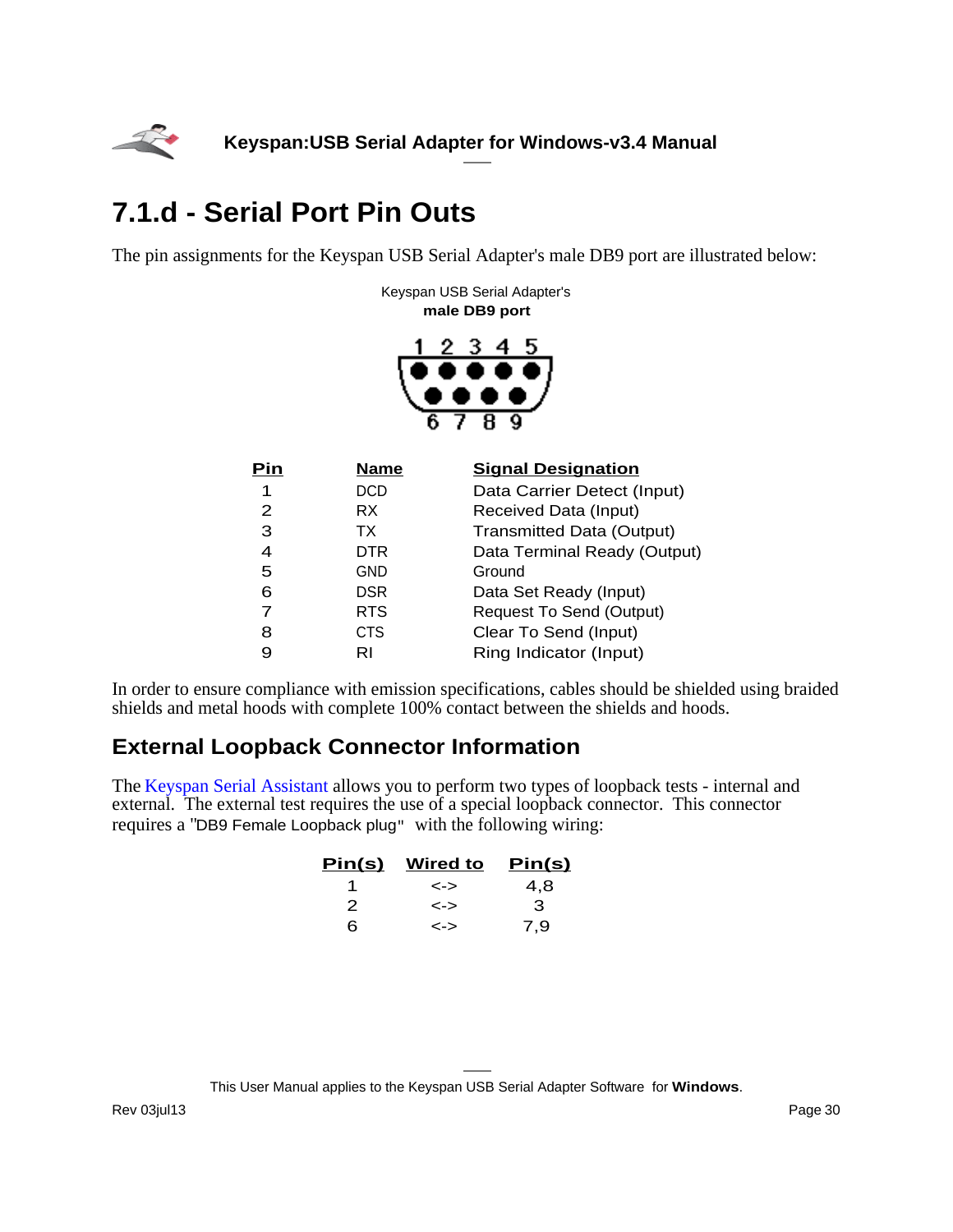<span id="page-30-0"></span>

# **7.1.e - LED Behavior**

The Keyspan USB Serial Adapter part number **USA-19HS** comes equipped with a green LED light that reports the status of the Keyspan adapter *USB hardware* and serial port.

The following table shows all of the possible states of these LED light and what they mean:

| Color | <b>State</b>              | <b>Significance</b>                                                                                                                                   |
|-------|---------------------------|-------------------------------------------------------------------------------------------------------------------------------------------------------|
| Green | Off                       | The Keyspan adapter is not connected or<br>not receiving power from your computer                                                                     |
| Green | <b>On-Blinking Slowly</b> | The Keyspan adapter software and<br>hardware are working properly. The<br>Keyspan serial port is available for use.                                   |
| Green | On-Steady Light           | The Keyspan serial port is 'in use' by an<br>application on your computer and is<br>ready to send and receive data to and from<br>your serial device. |
| Green | On-Blinking Rapidly       | The Keyspan serial port is sending and/or<br>receiving data                                                                                           |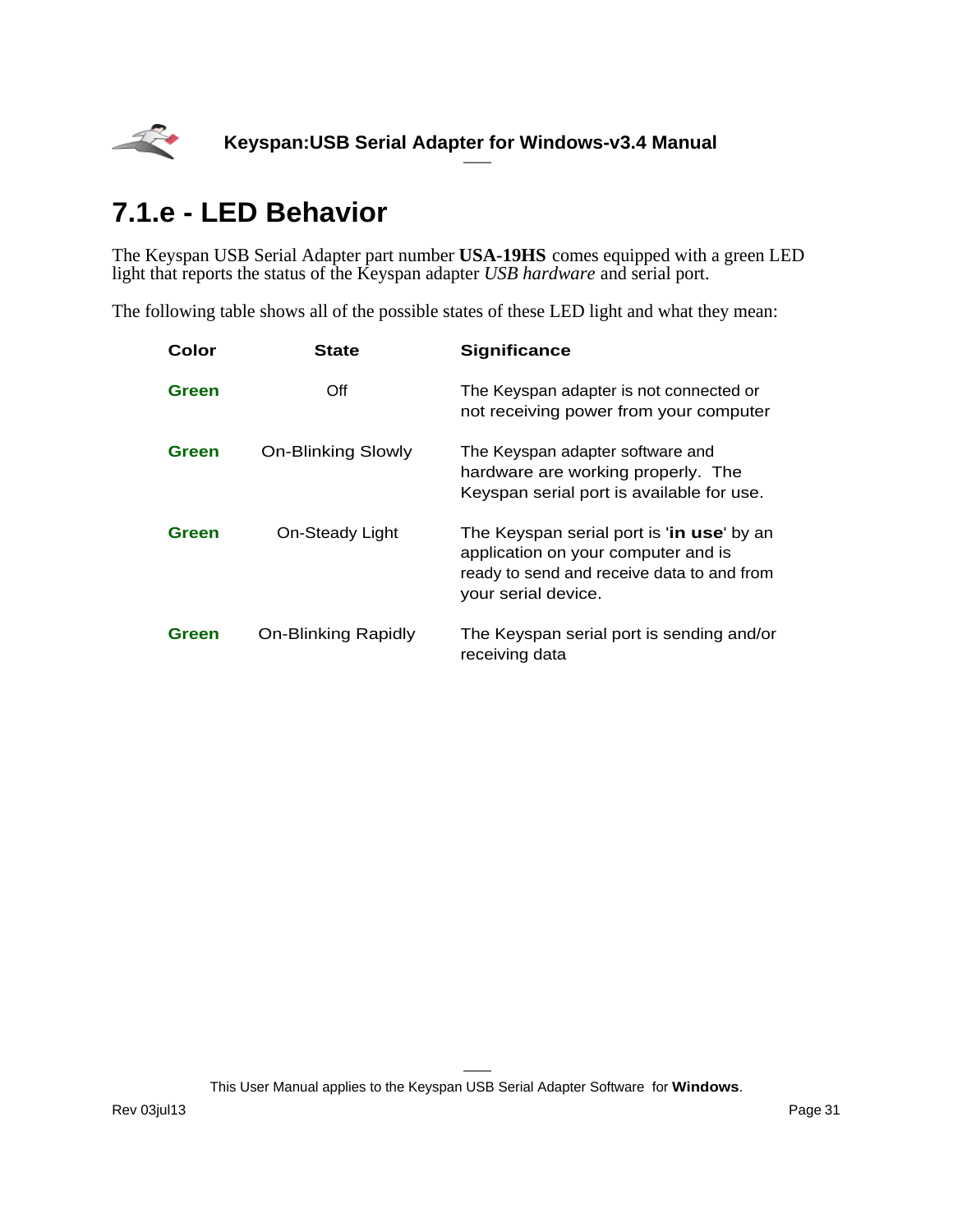<span id="page-31-0"></span>

# **7.1.f - TX Ack Advance**

## **USA-19H Tx Ack Advance Overview**

Many Keyspan USB serial adapters support configurable "Transmit Acknowledgment Advance" (aka TX-ACK threshold, aka TX-ACK(nowledgement) advance, etc.) in the **Keyspan Manager**. This feature allows the user to adjust a device's transmit behavior to achieve the optimum compromise between compatibility (exact emulation of built-in ports) and improved throughput. This document describes the factors which a user should be aware of to guide their configuration of this feature.

## **The Problem**

In the case of a standard, "built-in" serial port, the host CPU (the "brain" of the computer) can communicate directly with the serial hardware because the (serial) hardware is in the address space directly accessible to the CPU. When the serial port has transmitted all the data in its transmit FIFO (the buffer that holds characters waiting to be sent), it interrupts the CPU, which then adds more characters to the transmit FIFO with a minimal time delay.

By contrast, in a USB to serial adapter, information about the state of the serial port FIFO reaches the CPU by means of USB messages. The USB subsystem in most computers delays the delivery of inbound (USB peripheral to USB host computer) USB messages by about 1 millisecond. The impact of this delay on serial throughput depends on the baud rate. At 9600 baud, it takes about 1 millisecond to transmit a character. If the serial adapter signals the host when it begins transmitting the last character in its FIFO, the host learns about it at about the same time the character is actually finished being transmitted. Since outbound (USB host computer to USB peripheral) USB messages are not subject to such a long delay, the host can supply new data before the serial port has been idle for too long.

At higher baud rates, however, this 1-millisecond delay becomes more of a problem. For example, at 920 Kbps, 1 millisecond is enough time to send 92 characters. So, if you're sending 92 characters at a time, you will only achieve 50% throughput, since half the time is spent with the adapter waiting for the host to send more data.

## **The Work Around**

Since there's no way to eliminate the USB delays, there's only one work around: the serial adapter has to lie about when it's done transmitting. This way, the adapter still has some data to transmit while it's waiting for more to arrive from the host. If the next data from the host arrives before the previous data is completely sent, the new data can be sent with no delay, and the device will achieve improved transmit throughput.

### **(continued on next page...)**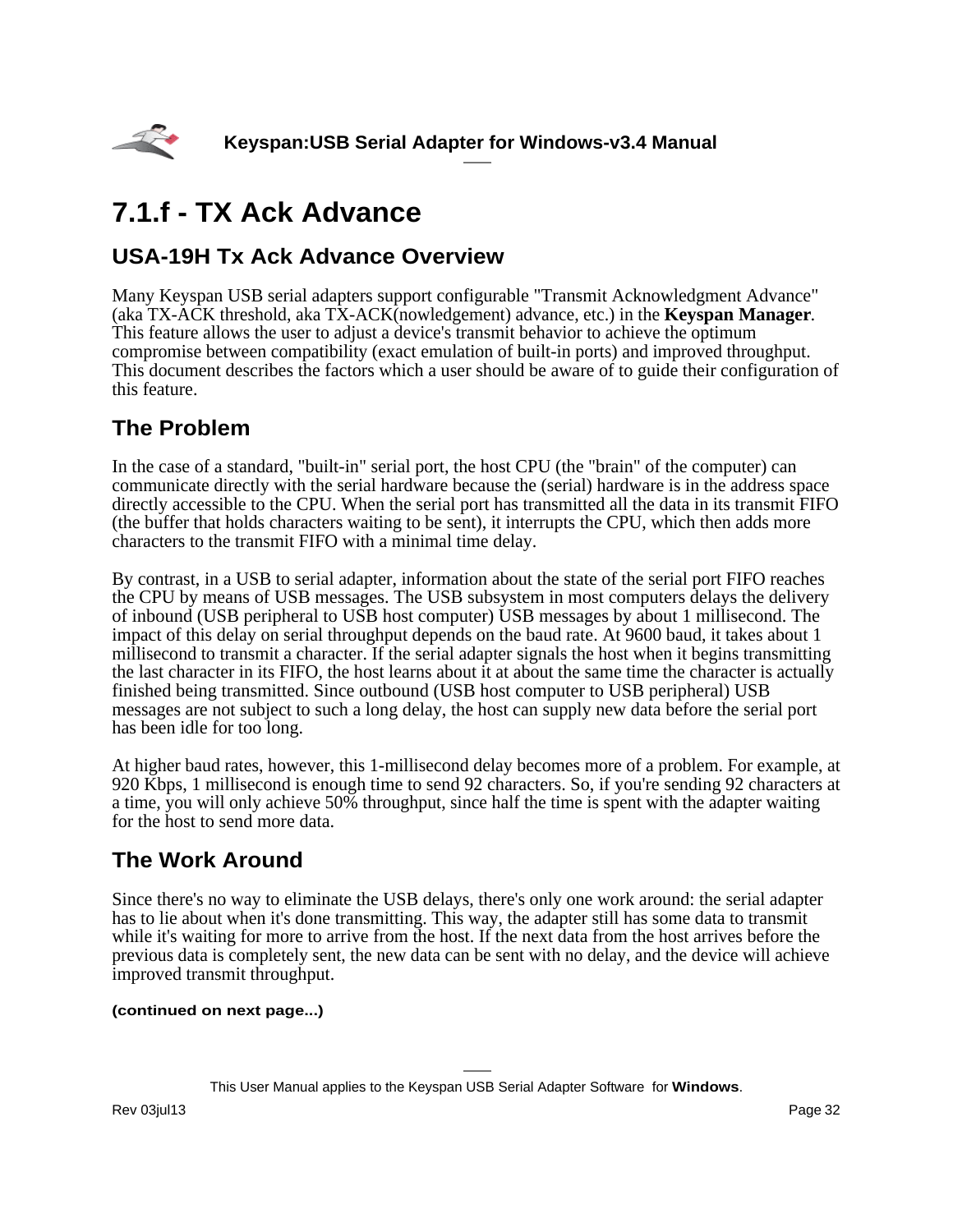

## **Notes about the Work Around**

In most situations, the serial adapter's lie is harmless or beneficial, even. However, in some circumstances, this lie gets us into trouble. There are several ways this can happen:

Flow control: If the adapter is programmed to use flow control, the remote (receiving) end of the serial connection can ask the adapter to suspend its data transmission (e.g. if it's not ready to receive more data). Since this state can persist indefinitely, the "I'm done" indication, if it were sent early, could arrive at the host a significant amount ahead of time. As a result, the application might use the "I'm done" signal as an indication that the remote end is ready, leading to various kinds of trouble.

Data flushing: Sometimes, an application will issue a "transmit flush" command to the adapter get rid of extra data. For example, let's say that an application sends "AAAA" to the adapter, and then, once it's received the "I'm done" indication, sends "BBBB." Now, let's say that some time after sending "BBBB," the application decides to cancel whatever part of the "BBBB" has yet to leave the serial port, and sends a "transmit flush" command to the adapter. If the adapter had been lying about being done sending "AAAA," it might still not be done, and the flush could purge the transmit FIFO of some of the A's (which is not what the application was expecting) in addition to the B's.

Timing: In some applications, the receipt of the "I'm done" indication is used as a timing reference point. For example, an application could send a data stream like this:

COMMAND................................................................

The extra periods following COMMAND would be just used to establish a timing interval: the application would know that once the serial port said "I'm done," the receiver would have had at least 64 character times to process COMMAND. If the "I'm done" indication was sent early, the application might then do its subsequent action too early.

There are many other communication protocols in which time periods are counted from the point that a message has been delivered. Any time you change the timing of the "I'm done" indication, you run the risk of interfering with such protocols.

## **What Should I Use?**

There are two ways you can configure Tx Ack Advance:

**Standard**: If you're using a baud rate of 57600 or less, you probably don't have a problem. The 1 millisecond delay will not significantly affect your throughput, and you can select this option. This option is also a good choice if you are running an application in which throughput is not an issue, or one in which guaranteeing 100% correct operation is important enough that you'd prefer not to risk having problems.

**Faster**: If you're using a baud rate above 57600, you can simply try increasing this setting, and see whether it improves performance (in which case, great!), causes problems (in which case, don't use it), or doesn't make any difference (in which case it doesn't matter what you do).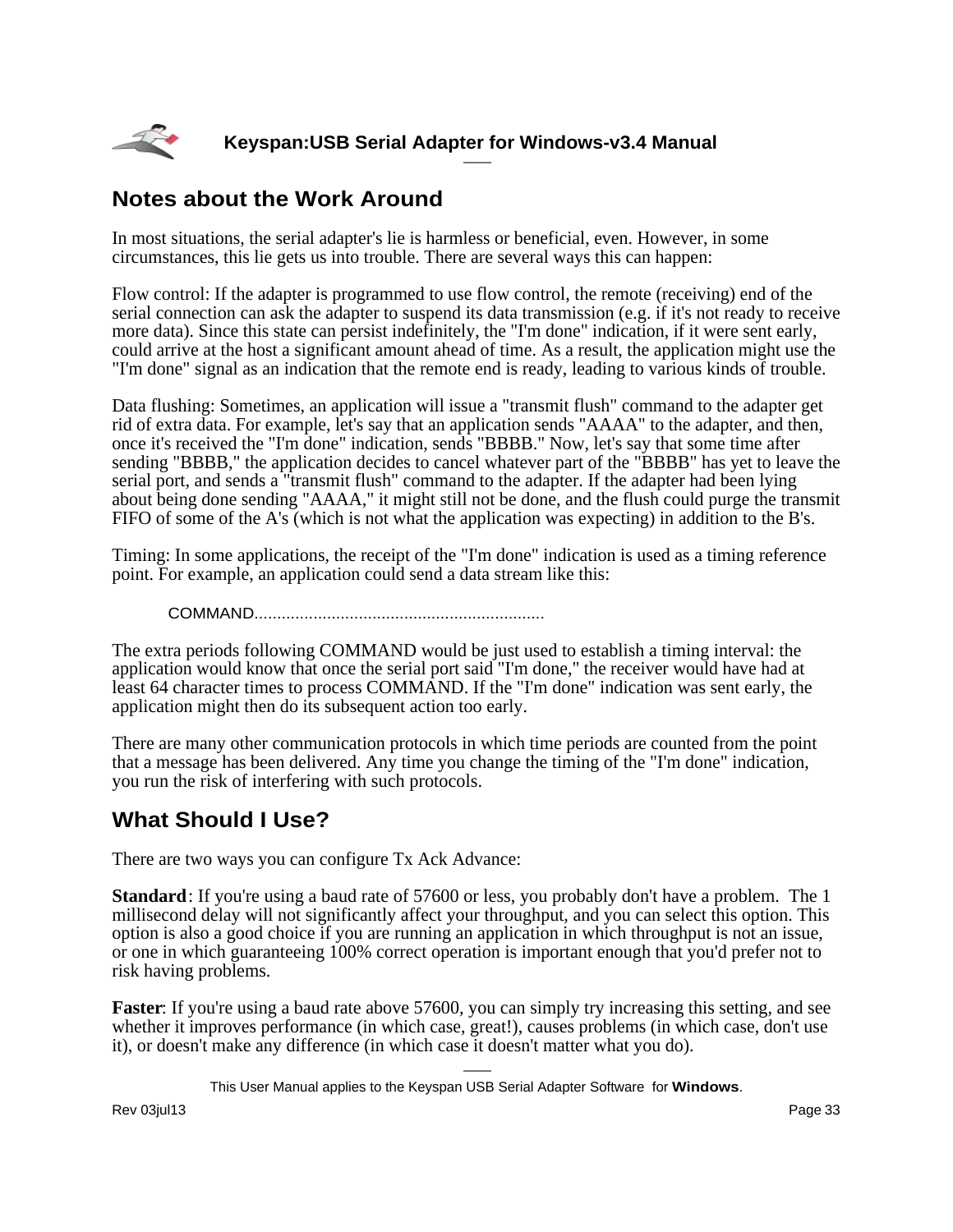<span id="page-33-0"></span>

# **7.1.x - Notices**

## **Notices**

United States FCC DECLARATION OF CONFORMITY

We, InnoSys Incorporated at 3095 Richmond Parkway, Suite 207 Richmond, CA 94806 USA (510) 222-7717

declare under our sole responsibility that the

### KEYSPAN **USB Serial Adapter**, Model **USA19H**

complies with Part 15 of FCC Rules. Operation is subject to the following two conditions: (1) this device may not cause harmful interference, and (2) this device must accept any interference received, including interference that may cause undesired operation.

CAUTION: Changes or modifications to the USB Serial Adapter not expressly approved by InnoSys Incorporated could void the user's authority to operate this equipment.

NOTE: This equipment has been tested and found to comply with the limits for a Class B digital device, pursuant to Part 15 of the FCC Rules. These limits are designed to provide reasonable protection against harmful interference in a residential installation. This equipment generates, uses and can radiate radio frequency energy, and, if not installed and used in accordance with the instructions, may cause harmful interference to radio communications. However, there is no guarantee that interference will not occur in a particular installation. If this equipment does cause harmful interference to radio or television reception, which can be determined by turning the equipment off and on, the user is encouraged to try to correct the interference by one or more of the following measures:

- Reorient or relocate the receiving antenna.
- Increase the separation between the equipment and receiver.
- Connect the equipment into an outlet on a circuit different from that to which the receiver is connected.
- Consult InnoSys Incorporated or an experienced radio/TV technician for help.

#### **(continued on next page...)**

This User Manual applies to the Keyspan USB Serial Adapter Software for **Windows**.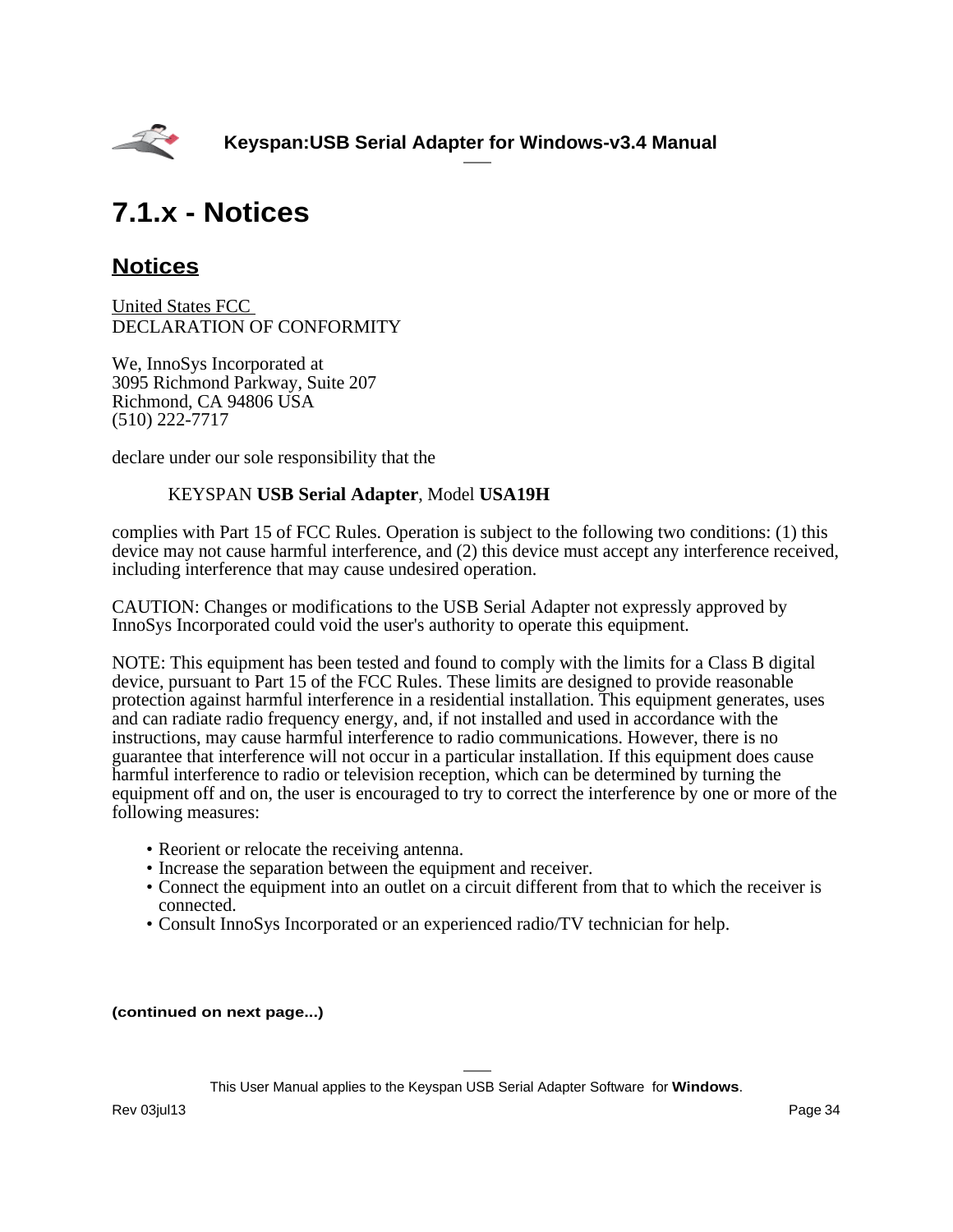

## **CE MARK DECLARATION OF CONFORMITY**

(According to EN 45014)

Manufacturer's Name and Address

InnoSys Incorporated 3095 Richmond Parkway, Suite 207 Richmond, CA 94806

Declares that the product:

Product Name:KEYSPAN USB Serial Adapter Model Number: USA-19H Conforms to the following Product Specifications:

EN 55022: 1998 Class B EN 55024: 1998

following the provisions of the Electromagnetic Compatibility Directive.

Mike Ridenhour, Richmond, CA, USA, President, April, 2002

## **Canada Digital Apparatus EMI Standard**

This Class B digital apparatus meets all the requirements of the Canadian Interference-Causing Equipment Regulations.

Cet appareil numerique de la classe B respecte toutes les exigences du Reglement sur le material brouilleur du Canada.

## **VCCI**

Voluntary Control Council for Interference from Information Technology Equipment

Class B ITE

| この装置は、情報処理装置等電波障害自主規制協議会(VCCI)の基準  |
|------------------------------------|
| に基づくクラスB情報技術装置です。この装置は、家庭環境で使用すること |
| を目的としていますが、この装置がラジオやテレビジョン受信機に近接して |
| 使用されると、受信障害を引き起こすことがあります。          |
| 取扱説明書に従って正しい取り扱いをして下さい。            |

**(continued on next page...)**

This User Manual applies to the Keyspan USB Serial Adapter Software for **Windows**.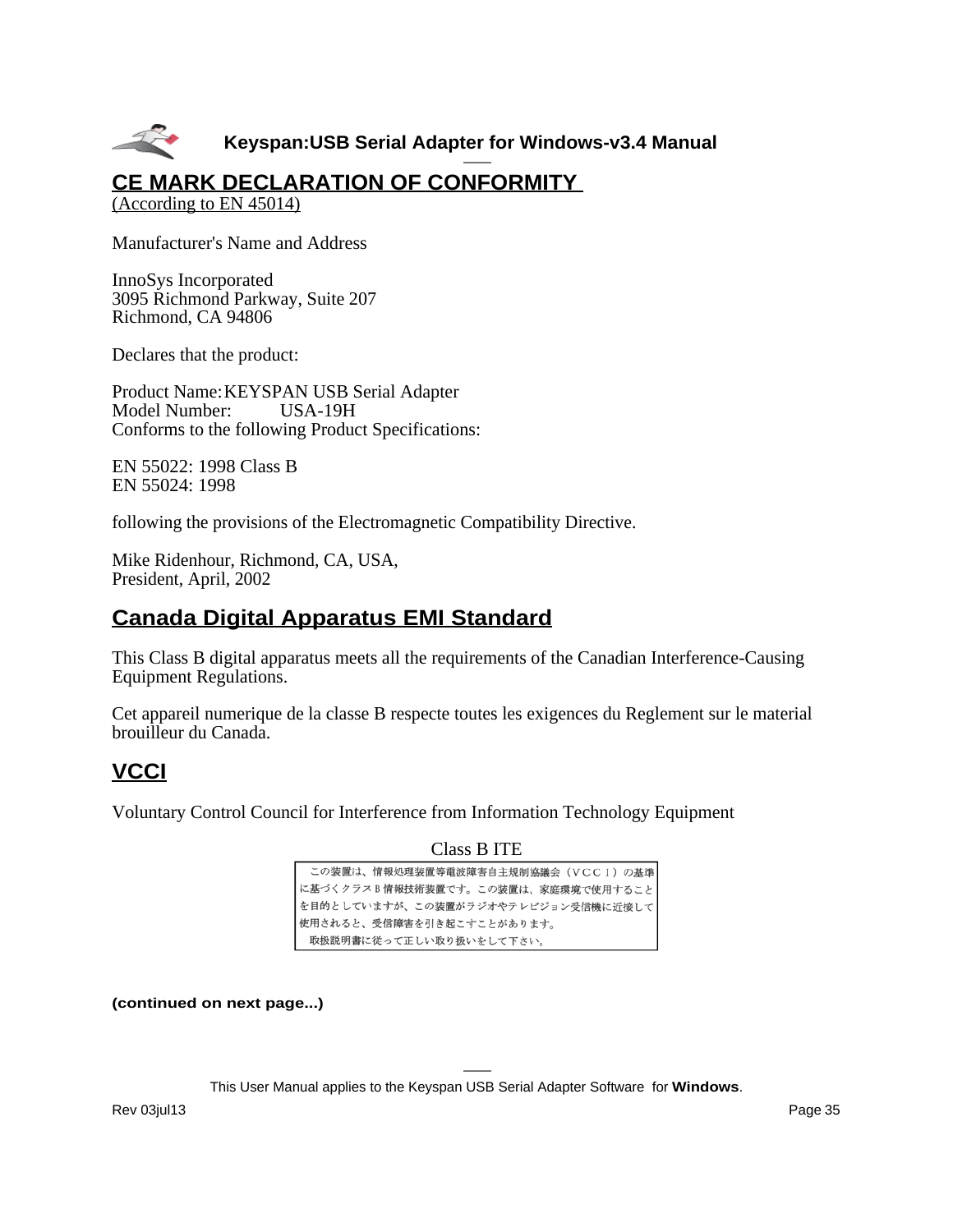

Translation:

This is a Class B product based on the standard of the Voluntary Control Council for Interference from Information Technology Equipment (VCCI). If this is used near a radio or television receiver in a domestic environment, it may cause radio interference. Install and use the equipment according to the instruction manual.

## **Australia/New Zealand**

This device complies with AS/NZS 3548 Class B limits for the operation of Information Technology Equipment.

## **Copyright**

This manual and the software described in it are copyrighted, with all rights reserved. Under the copyright laws, this manual or the software may not be copied, in whole or in part, without the written consent of KEYSPAN. NO WARRANTIES OF ANY KIND ARE EXTENDED BY THIS DOCUMENT. The information herein and the Keyspan products themselves are furnished only pursuant to and subject to the terms and conditions of a duly executed License Agreement. KEYSPAN SPECIFICALLY DECLINES ALL WARRANTIES, WHETHER IMPLIED OR EXPRESSED, INCLUDING BUT NOT LIMITED TO THOSE OF MERCHANTABILITY AND FITNESS FOR A PARTICULAR PURPOSE. KEYSPAN has no responsibility, financial or otherwise, for any result of the use of this document and/or the associated product, including direct, indirect, special and/or consequential damages. The information contained herein is subject to change without notice.

## **Trademarks**

KEYSPAN is a trademark of InnoSys Inc. Mac and Mac OS are trademarks of Apple Computer, Inc., used under license. Apple and Macintosh are registered trademarks of Apple Computer, Inc., registered in the USA and other countries. Palm, PalmPilot, and Palm III are trademarks of Palm Computing Corp., 3Com Corporation, or is subsidiaries. Other brand names are trademarks or registered trademarks of their respective holders. Copyright © 2002 KEYSPAN, a division of InnoSys Inc.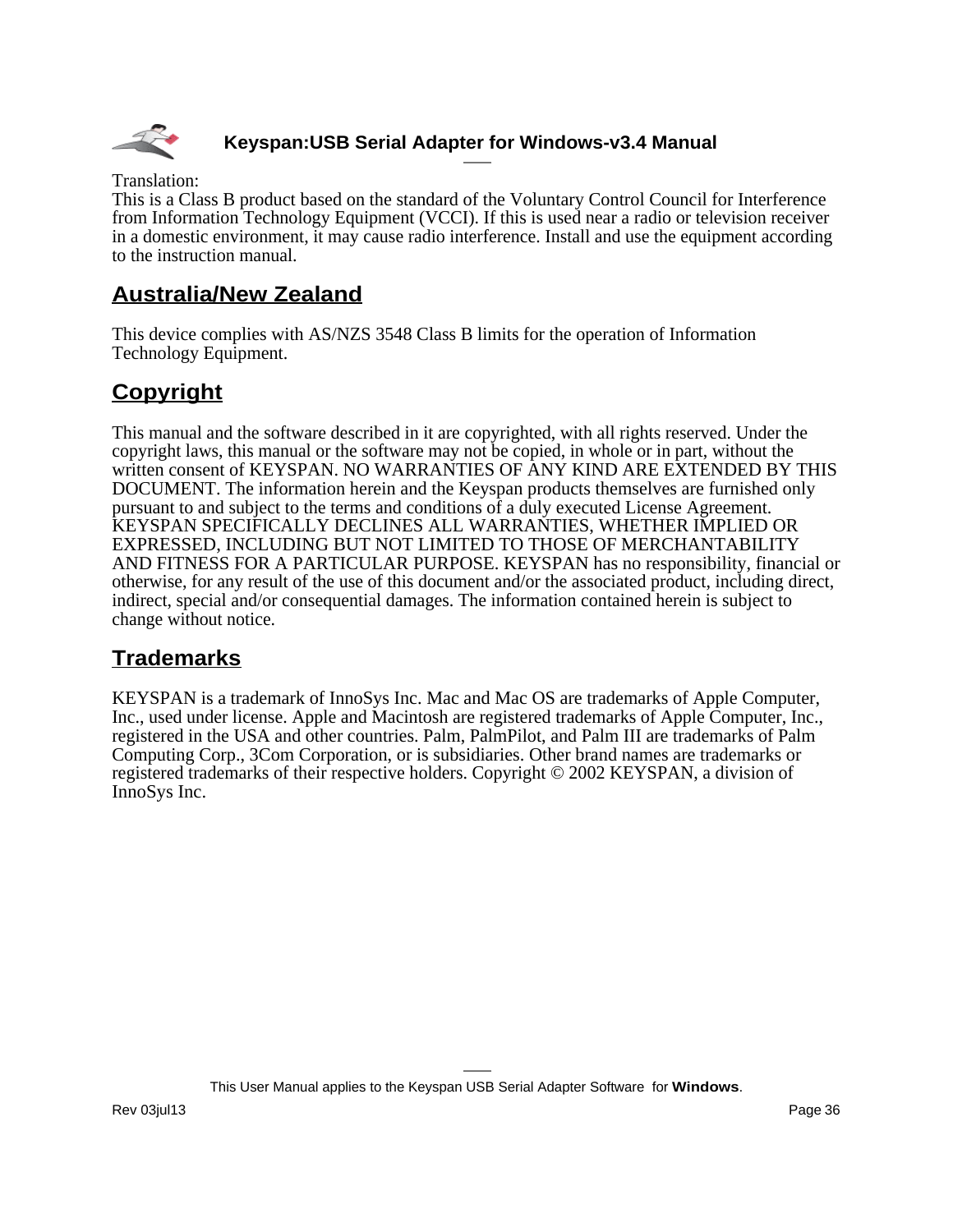<span id="page-36-0"></span>

# **7.1.y - Keyspan Warranty Information**

## **KEYSPAN Software License Agreement and Limited Warranty**

## **Definitions**

The following definitions apply to the terms as they appear in this agreement.

- KEYSPAN means KEYSPAN, a division of InnoSys Incorporated.
- Software means the computer program contained in this package, and all updates to the computer program. The term also includes all copies of any part of the computer program.
- Documentation means the on-disk user's manual(s) as well as printed materials accompanying the Software.
- Product means the Software and Documentation

# **Copyright Protection**

The Product is owned by KEYSPAN and is protected by United States and international copyright laws and international trade provisions. You must treat the Product like any other copyrighted material. This license and your right to use the Product terminate automatically if you violate any part of this agreement. In the event of termination, you must immediately destroy all copies of the Product or return them to KEYSPAN.

## **License Grant**

Upon receipt of full payment for this product, KEYSPAN grants you a non exclusive license to:

- Use one copy of the Software on a single computer ("Dedicated Computer")
- Make one copy of the Software for archival purposes, or copy the Software onto the hard disk of your computer and retain the original for archival purposes. If one individual uses the Software on the Dedicated Computer more than 80% of the time it is in use, then the individual may also use a second copy of the Software for use on a single home computer, provided such use on a single home computer is limited to no more than 20% of the time.
- After written notification to KEYSPAN, transfer the entire product on a permanent basis to another person or entity, provided you retain no copies of the Product and the transferee agrees to the terms of this agreement.

For the purposes of this section,"use" means loading the Software into RAM, as well as installation on a hard disk or other storage device (other than a network server). You may access the Software from a hard disk, over a network, or any other means you choose, so long as you otherwise comply with this agreement.

You may NOT:

• Copy the documentation, except for purposes of creating a back-up copy for your own use.

This User Manual applies to the Keyspan USB Serial Adapter Software for **Windows**.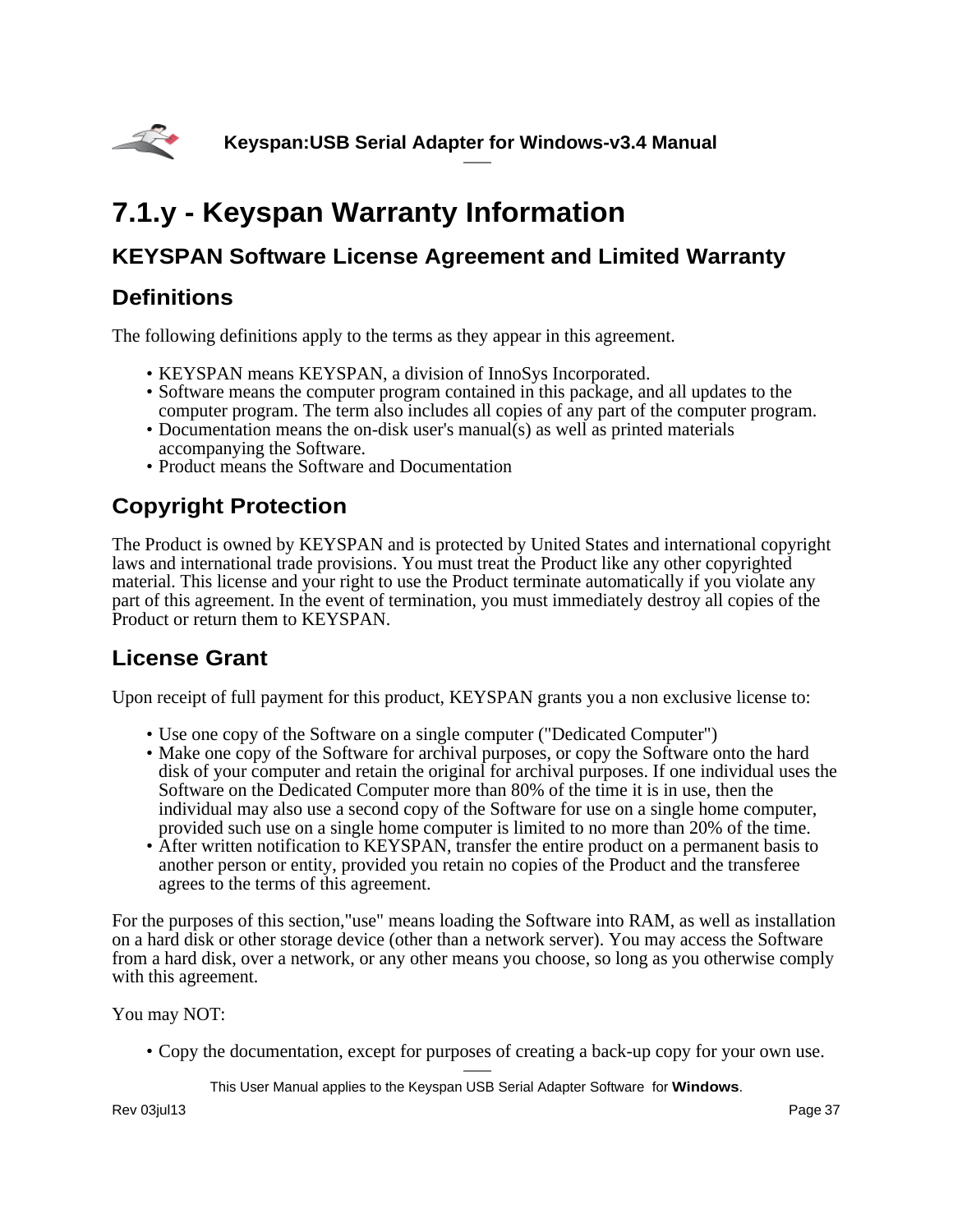

- Modify, translate, or merge the Software with another program, except for your personal use on a single computer. Any modifications to the Software are subject to this agreement.
- Reverse engineer, disassemble, decompile, or make any attempt to discover the source code of the Software.
- Sublicense, rent, or lease any portion of the Product.
- Use the previous version of the Software that has been upgraded or updated under this agreement. Upon upgrading, or updating the Software, the old copy must be deleted from the computer and the original disks destroyed.

## **Limited Warranty on Software and Media**

KEYSPAN warrants the disks on which the Software is distributed to be free from defects in materials and workmanship and that the Software will perform substantially in accordance with the Documentation for a period of 90 days from your receipt of the Product. Any written or oral information or advice give by KEYSPAN resellers, agents or employees will in no way increase the scope of this warranty.

If the Product fails to comply with the warranty set forth above, KEYSPAN's entire liability and your exclusive remedy will be replacement of the disk or, at KEYSPAN's option, KEYSPAN's reasonable effort to make the Product meet the warranty set forth above. This limited warranty applies only if you return all copies of the Product, along with a copy of your paid invoice, to KEYSPAN within 90 days of the date you received the Product. If KEYSPAN is unable to make the Product conform to the above warranty, KEYSPAN, at its option, will refund all or a fair portion of the price you paid for this package. Any replacement software will be warranted for the remainder of the original 90 day warranty period or for 30 days from the date your received the replacement, whichever is longer.

KEYSPAN DISCLAIMS ALL OTHER WARRANTIES, EITHER EXPRESS OR IMPLIED, INCLUDING BUT NOT LIMITED TO IMPLIED WARRANTIES OF MERCHANTABILITY AND FITNESS FOR A PARTICULAR PURPOSE, WITH RESPECT TO THE PRODUCT. THIS LIMITED WARRANTY GIVES YOU SPECIFIC LEGAL RIGHTS. YOU MAY HAVE OTHERS, WHICH VARY FROM JURISDICTION TO JURISDICTION.

## **No Liability for Consequential Damages**

In no event shall KEYSPAN or its resellers be liable for any damages whatsoever (including, without limitation, damages for loss of profits, business interruption, loss of information, or other pecuniary loss) arising out of the use of or inability to use this KEYSPAN product, even if KEYSPAN has been advised of the possibility of such damages. Because some jurisdictions do not allow the exclusion or limitation of liability for consequential damages, the above limitation may not apply to you. The foregoing limitations of warranty and liability inure to the benefit of KEYSPAN licensors having an interest in this package.

## **General**

This agreement constitutes the entire software license agreement between you and KEYSPAN and supersedes any prior agreement concerning the contents of this package. It shall not be modified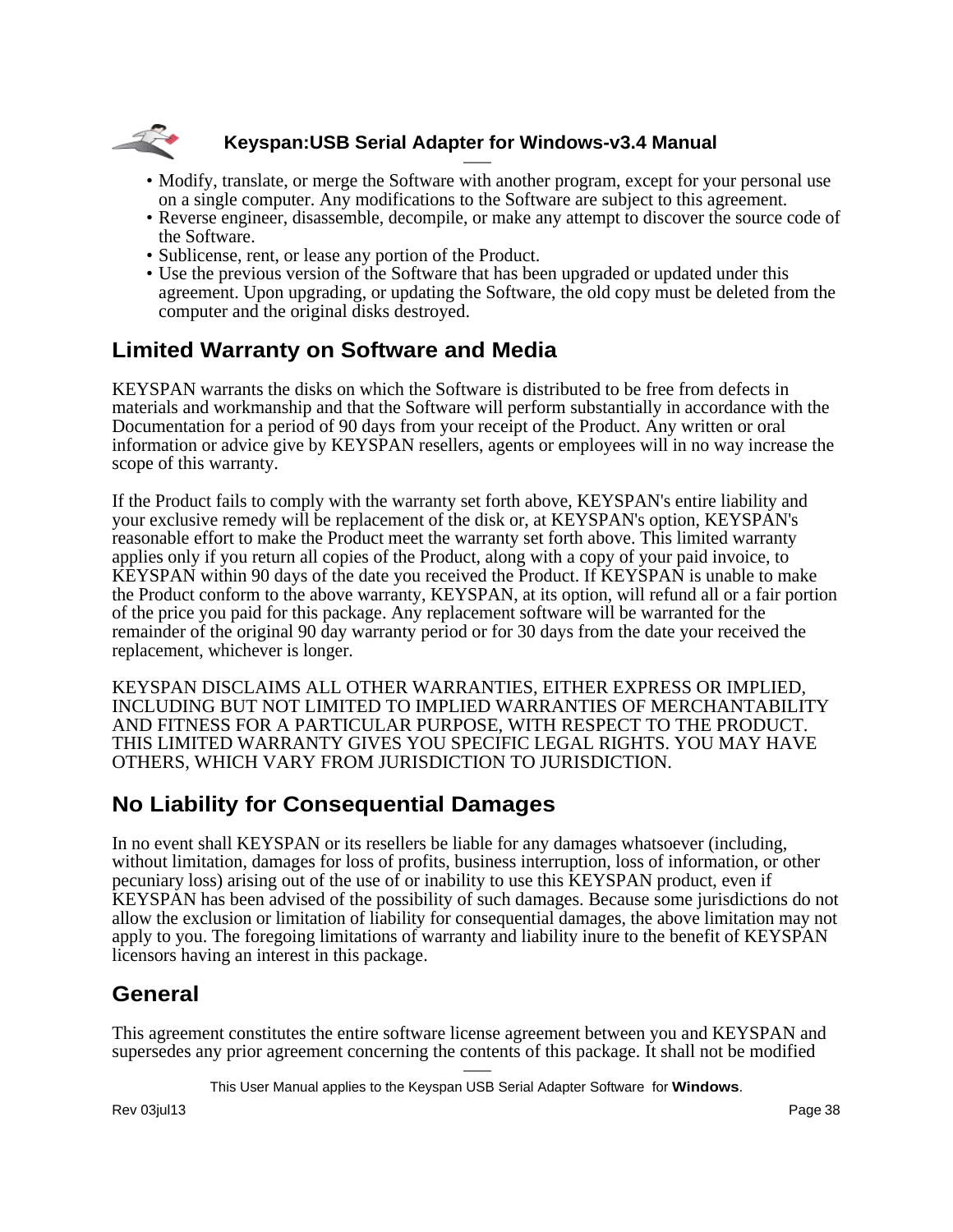

except by written agreement dated subsequent to the date of this agreement and signed by an authorized KEYSPAN representative. KEYSPAN is not bound by any provision of any purchase order, acceptance, confirmation, correspondence, or otherwise, unless KEYSPAN specifically agrees to the provision in writing. This agreement is governed by the laws of the State of California.

Keyspan, a division of InnoSys, Inc. 3095 Richmond Pkwy, Ste. 207 Richmond CA 94806